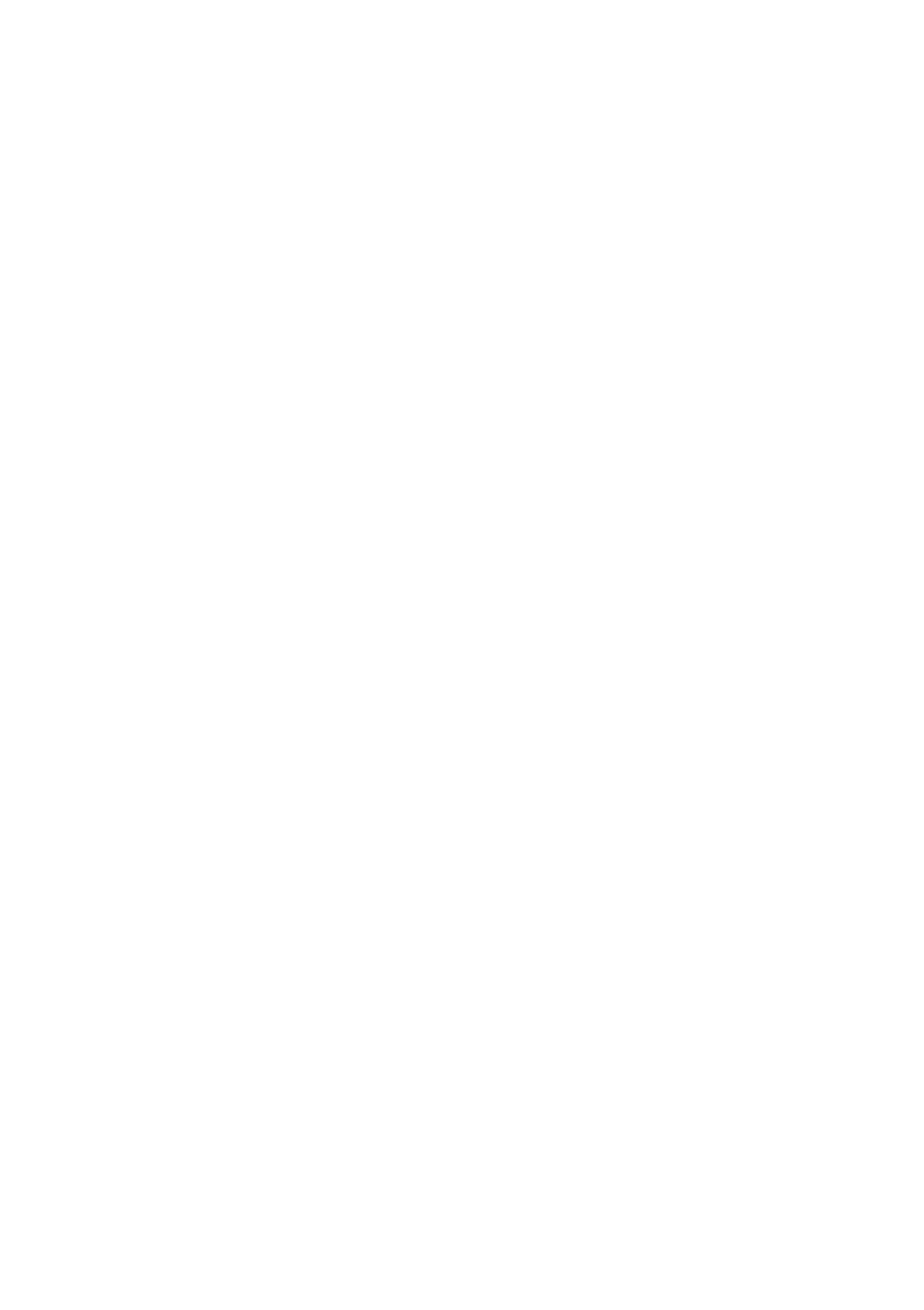# Collecting Early Modern Art (1400-1800) in the U.S. South

Edited by

Lisandra Estevez

Cambridge **Scholars** Publishing

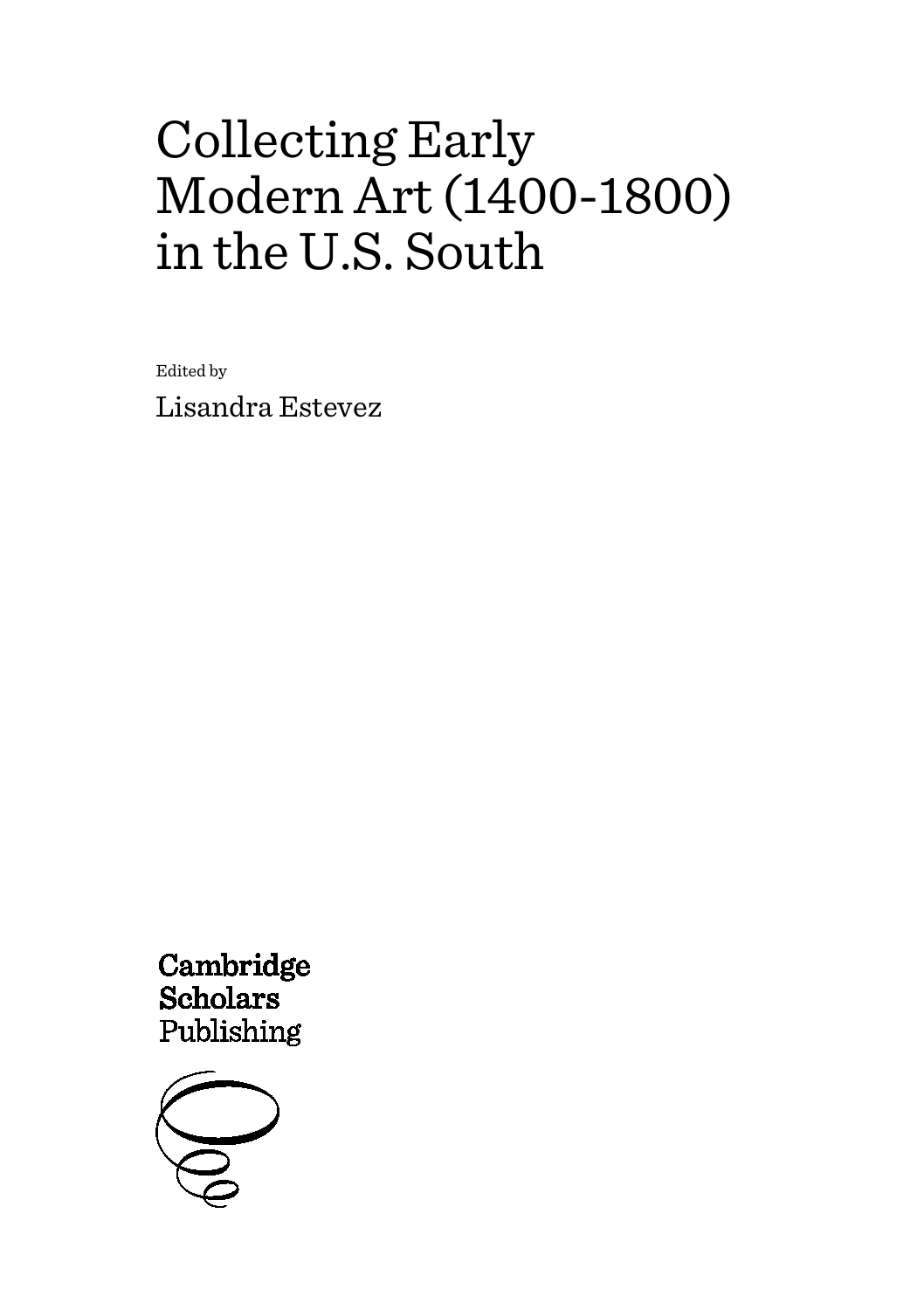Collecting Early Modern Art (1400-1800) in the U.S. South

Edited by Lisandra Estevez

This book first published 2021

Cambridge Scholars Publishing

Lady Stephenson Library, Newcastle upon Tyne, NE6 2PA, UK

British Library Cataloguing in Publication Data A catalogue record for this book is available from the British Library

Copyright © 2021 by Lisandra Estevez and contributors

All rights for this book reserved. No part of this book may be reproduced, stored in a retrieval system, or transmitted, in any form or by any means, electronic, mechanical, photocopying, recording or otherwise, without the prior permission of the copyright owner.

ISBN (10): 1-5275-6365-0 ISBN (13): 978-1-5275-6365-0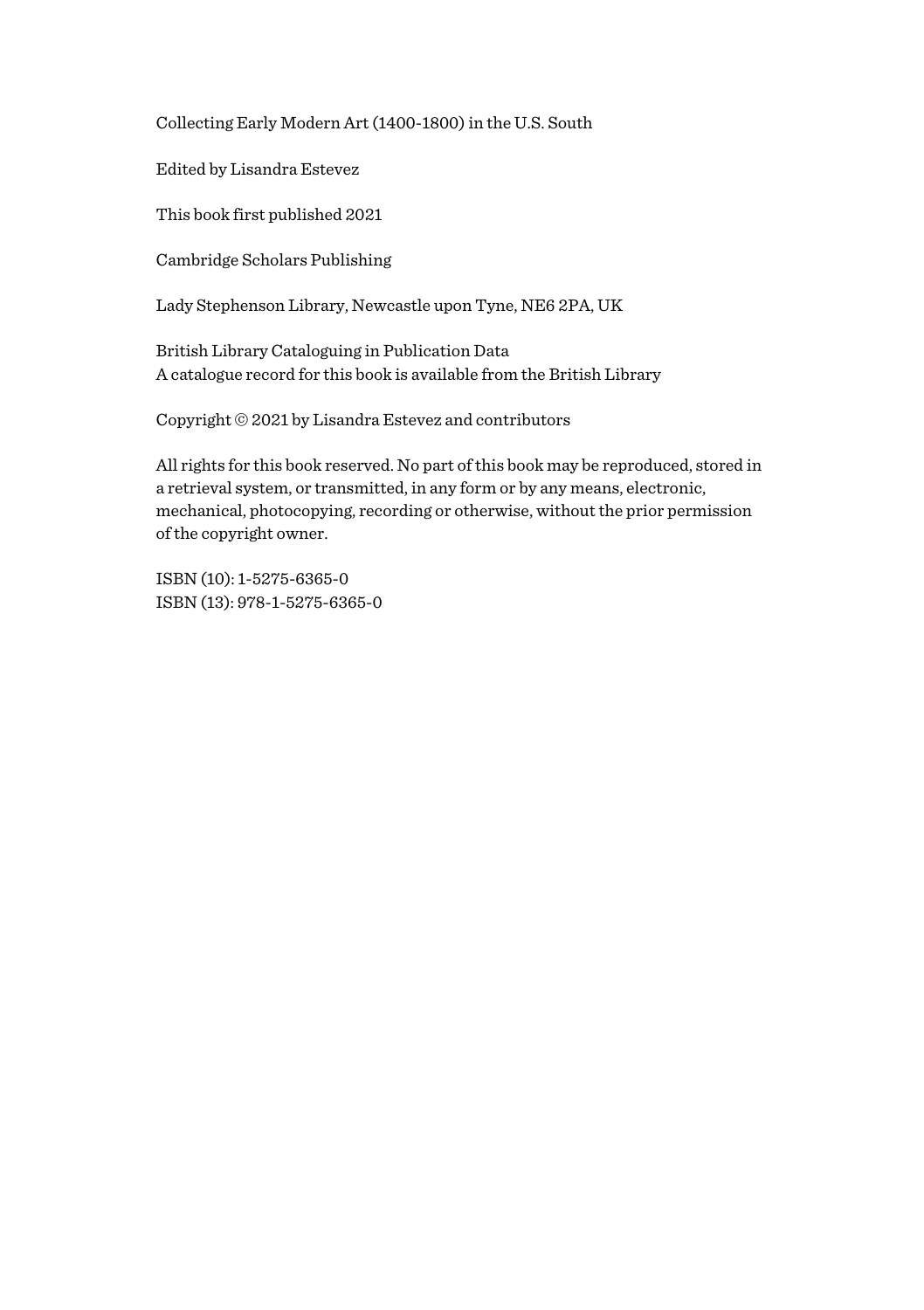## TABLE OF CONTENTS

| Lisandra Estevez                                                                                                                         |
|------------------------------------------------------------------------------------------------------------------------------------------|
| Charles Mather Ffoulke and Larz Anderson: Dealing and Collecting<br>Tapestries in the Gilded Age<br>Denise M. Budd                       |
| Saul Among the Prophets: W.R. Valentiner, Robert L. Humber,<br>Carl W. Hamilton, and the Italian Collection at the NCMA<br>Lyle Humphrey |
| The Hanes Print Collections of Winston-Salem, North Carolina<br>Lisandra Estevez                                                         |
| Old Masters for a Young Museum: How the Birmingham Museum<br>of Art Became a Kress Collection<br>Robert Schindler                        |
| A Gateway to the Americas: The Spanish Colonial Collection at<br>the New Orleans Museum of Art<br>Lucia Abramovich                       |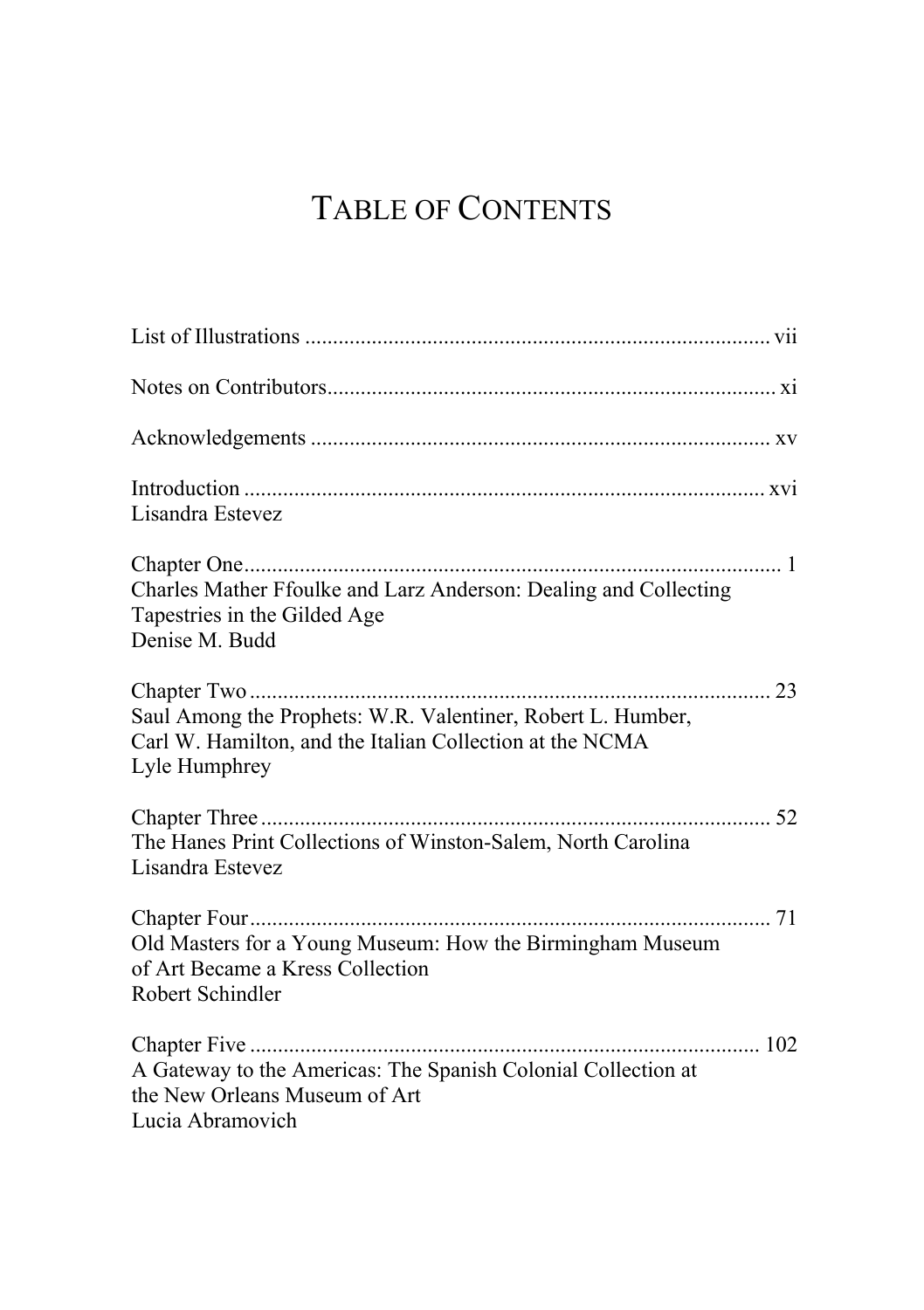#### vi Table of Contents

| The Early Modern Italian Influence on New Orleans' Art Collections<br>Alexis Culotta                                                                                                |
|-------------------------------------------------------------------------------------------------------------------------------------------------------------------------------------|
| The Baroque Art of New Spain at the New Orleans World's Industrial<br>and Cotton Centennial Exposition, 1884-1885<br>Sandra Pauly                                                   |
| Where Art and Nature Play: The Sarah Campbell Blaffer Foundation<br><b>Curiosity Cabinet</b><br>James Clifton                                                                       |
| The Thompson-Cromwell Portfolio of Prints by Giovanni Piranesi in the<br>Collection of the University of Arkansas at Little Rock Department of<br>Art and Design<br>Floyd W. Martin |
| Major Public Collections of Early Modern Art in the U.S. South 205                                                                                                                  |

(in alphabetical order by city)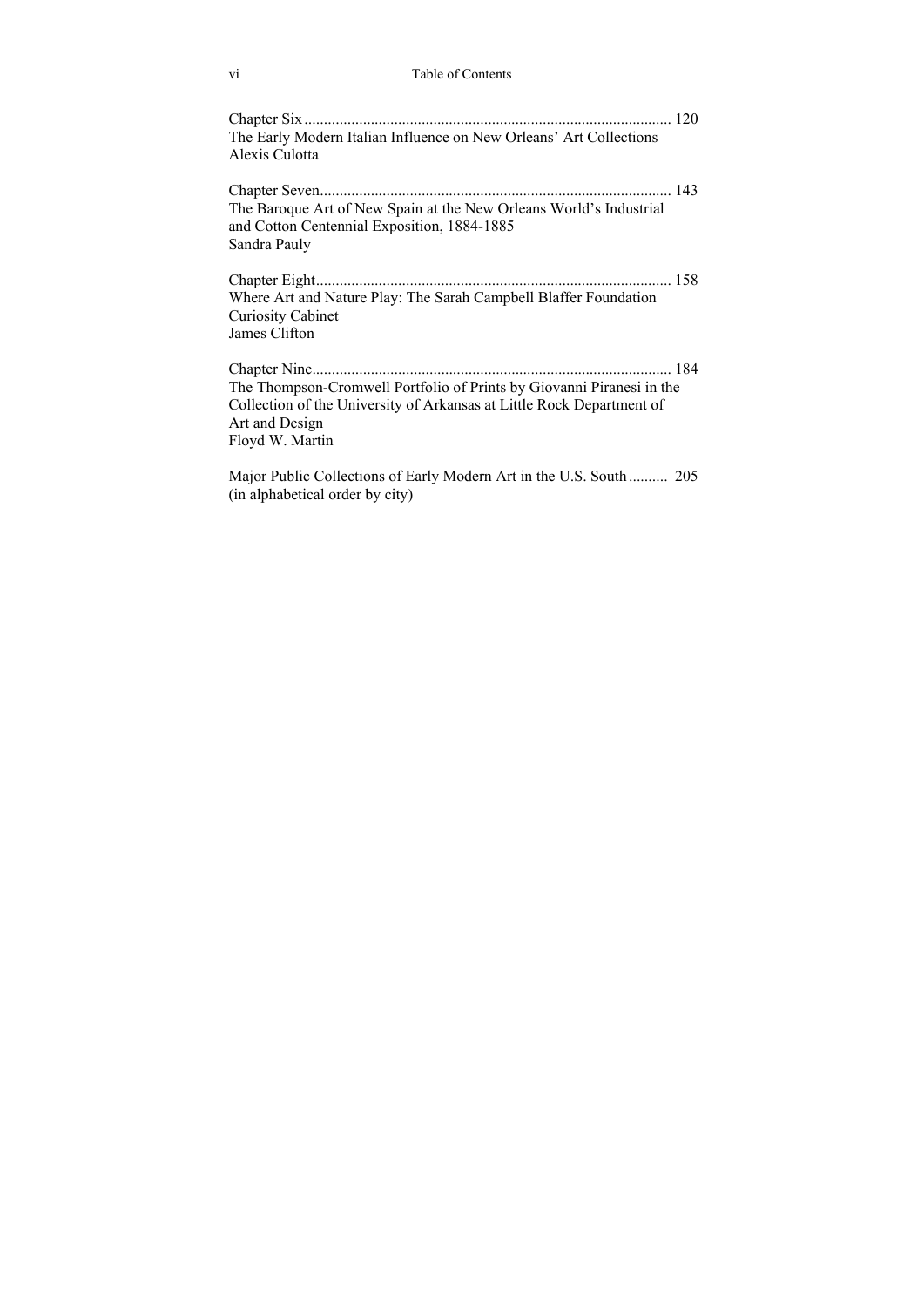### LIST OF ILLUSTRATIONS

- **Figure 1-1:** Portrait of Charles Mather Ffoulke. Courtesy of Olivier Havenith.
- **Figure 1-2:** Philip A. de László, Portrait of Ambassador and Mrs. Larz Anderson, March 1926. Washington, D.C., Anderson House. Reproduced by permission of The Society of the Cincinnati, Washington, D.C.
- **Figure 1-3:** Photograph keyed to Larz Anderson, Inventory, 1911, showing the Diana Tapestries in the dining room. Reproduced by permission of The Society of the Cincinnati, Washington, D.C.
- **Figure 1-4:** French Drawing Room, view of north and east walls showing Gambara Tapestries. Reproduced by permission of The Society of the Cincinnati, Washington, D.C.
- **Figure 1-5:** Olmstead Gallery, view from the west showing the Diana Tapestries. Reproduced by permission of The Society of the Cincinnati, Washington, D.C.
- **Figure 2-1:** Robert Lee Humber and Carl W. Hamilton in the galleries of the North Carolina Museum of Art around the time of the museum's opening in April 1956. Photo: Robert W. Kelley, courtesy of Getty Images, The LIFE Picture Collection.
- **Figure 2-2:** W. R. Valentiner at the North Carolina Museum of Art in 1957. The object in the background is a panel from a Coptic tunic of the 5th to 6th century donated by Katherine Pendleton Arrington, president of the North Carolina State Art Society 1926-1955 (52.1.3) and transferred to N. C. State University, Raleigh in 1991 (now in the Gregg Museum of Art and Design at N. C. State University). Photo: Gus Martin.
- **Figure 2-3:** Lucchese painter (workshop of Berlinghiero di Melanese), *The Virgin and Child Hodegetria* circa 1225-50, tempera and gold leaf on panel, North Carolina Museum of Art, Gift of Wachovia Bank and Trust Company (57.16.1). Photo courtesy of the North Carolina Museum of Art.
- **Figure 2-4:** Attributed to Cristoforo Mantegazza, *The Entombment of Christ with Donor Portraits*, ca. 1480, marble, North Carolina Museum of Art, Purchased with Funds from the Special Gift Fund (58.4.17). Photo courtesy of the North Carolina Museum of Art.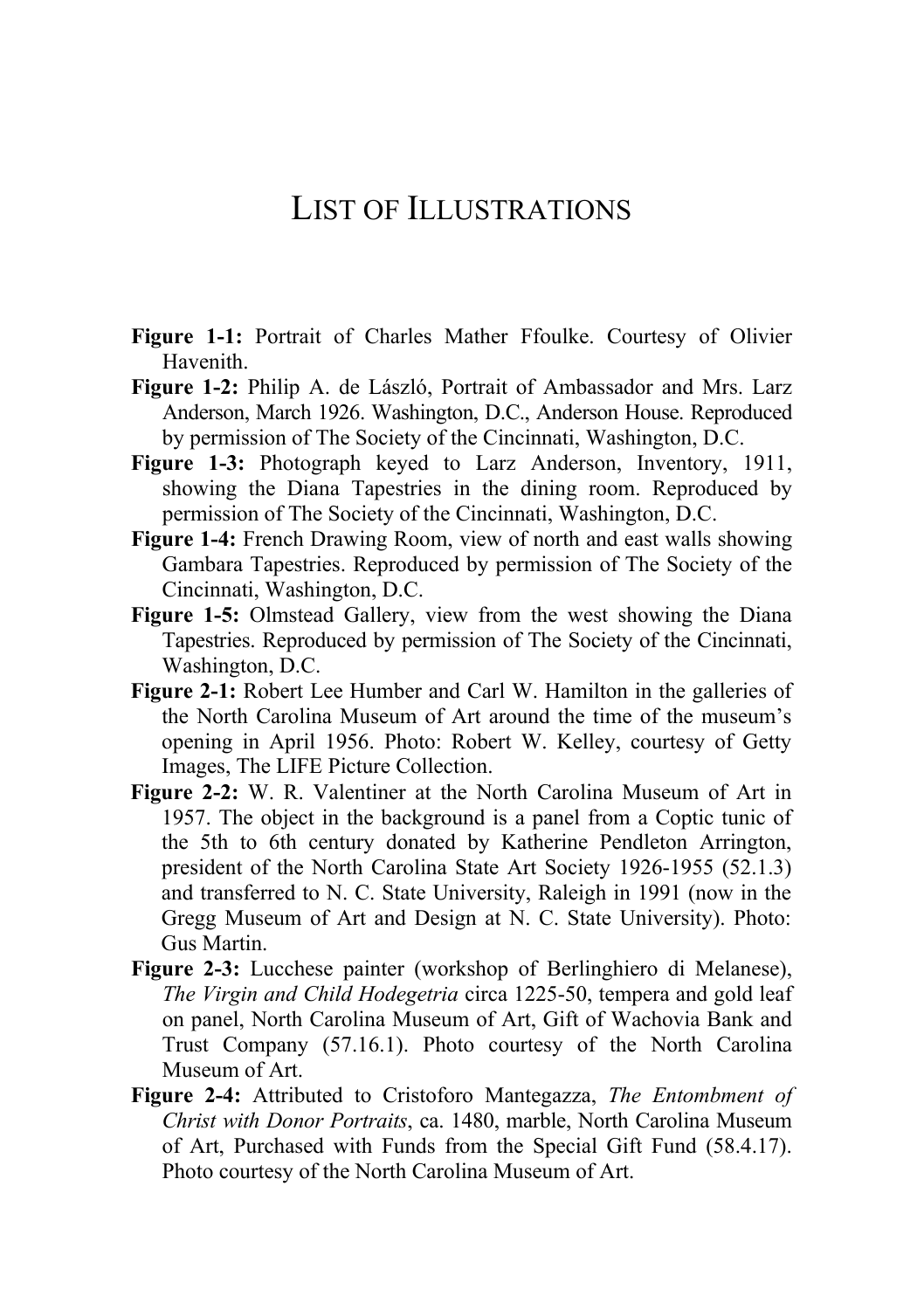- **Figure 2-5:** Giovanni Antonio Boltraffio, *Portrait of a Young Woman Wearing a Floral Garland*, ca. 1495-99, oil on panel, Raleigh, North Carolina Museum of Art, Gift of the Samuel H. Kress Foundation (60.17.40). Photo courtesy of the North Carolina Museum of Art.
- **Figure 3-1:** Hans Sebald Beham, *The Prodigal Son*, 1538, engraving. Hanes Gift, 003.1991, Courtesy of the Salem Academy and College Archives.
- **Figure 3-2:** Jacob Matham after Hendrick Goltzius, *Allegories of the Four Seasons*, 1589, engraving. Hanes Gift, 001a-d, 1990, Courtesy of the Salem Academy and College Archives.
- **Figure 3-3:** Rembrandt van Rijn, *Christ Driving the Money Changers from the Temple*, 1635, engraving. Hanes Gift, 005.1990, Courtesy of the Salem Academy and College Archives.
- **Figure 3-4:** Jusepe de Ribera, *Penitent Saint Peter*, 1621, etching and engraving. Hanes Gift, Ribera. 1621. PC.0098.1988. Courtesy of Diggs Gallery Permanent Collection.
- **Figure 3-5:** Salvator Rosa, *Jason and the Dragon*, 1663-64, etching and drypoint. Hanes Gift, 1664.02.PC.0100.1988. Courtesy of Diggs Gallery Permanent Collection.
- **Figure 4-1:** Installation of the Kress exhibition at the Birmingham Public Library, 1933. Photo: BMA, Collection Files, Kress Collection.
- **Figure 4-2:** Installation of the Kress Collection at the Birmingham Museum of Art in City Hall, 1952. Photo: BMA, Collection Files, Kress Collection, City Hall 1951.1959.
- **Figure 4-3:** The Oscar Wells Memorial Building of the Birmingham Museum of Art, 1959. Photo: BMA, Collection Files, Kress Collection, Museum Opening, 1959.
- **Figure 4-4:** Installation of the Kress Collection in the Oscar Wells Memorial Building of the Birmingham Museum of Art, c. 1959. Photo: BMA, Collection Files, Kress Collection, Gallery Shots, 1960.
- **Figure 4-5**: The reception at the National Gallery of Art, Washington, D.C. for the presentation of the deeds of gift to the Kress regional galleries. From right to left: Richard F. Howard; his wife Helen Boswell; Rush H. Kress; his wife Virginia Kress; and two unknown guests, 1961. Photo: BMA, Collection Files, Kress Collection, National Gallery of Art.
- **Figure 5-1:** Unidentified Artist, Cuzco School. *Saint Jerome Writing the Vulgate*, seventeenth century. New Orleans Museum of Art, Gift of John J. Cunningham, 51.60.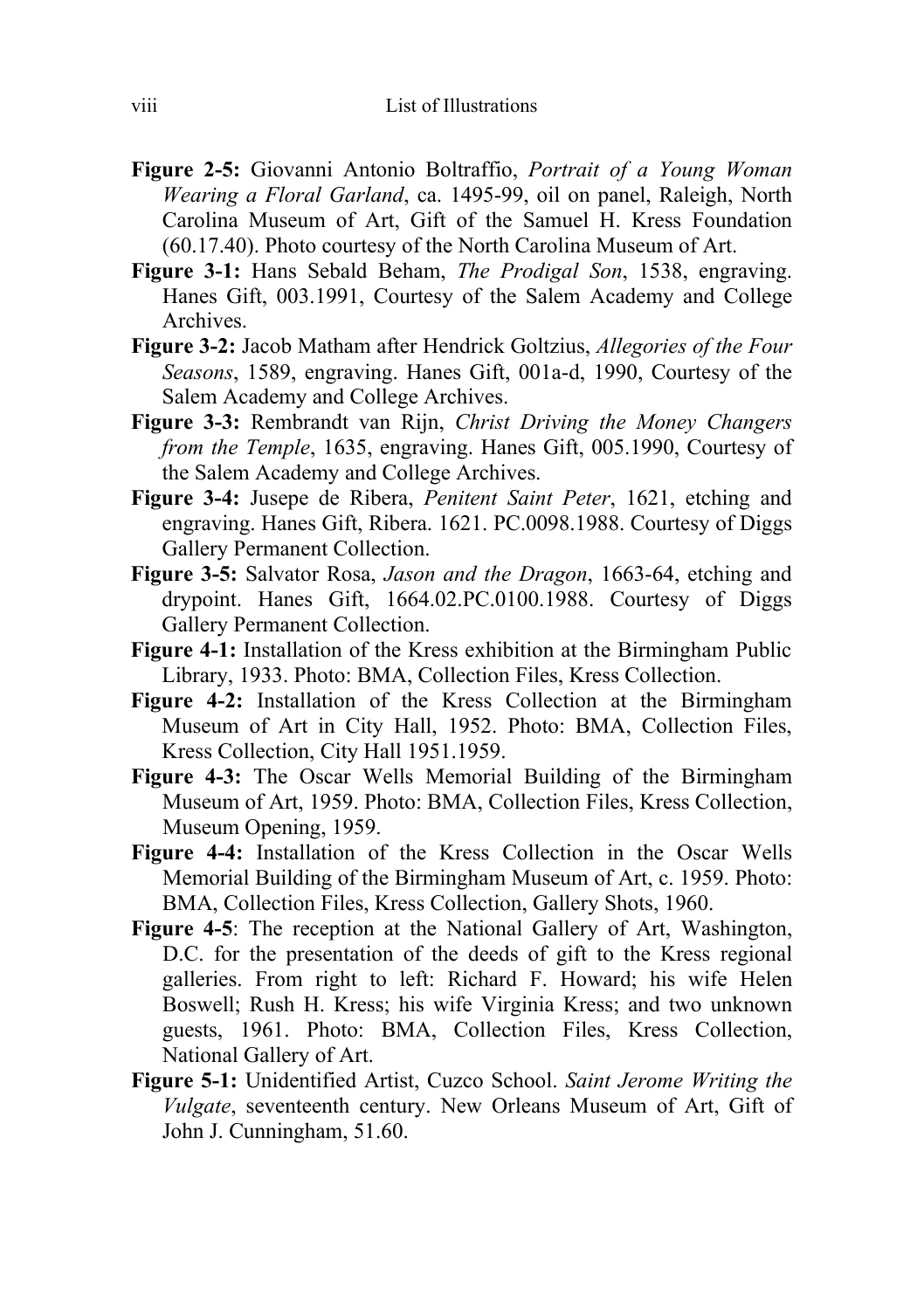- **Figure 5-2**: Edith Rosenwald Stern in her Drawing Room, 1968; *Life Magazine* "Grand Dames who Grace America," black and white photograph. Longue Vue House and Gardens Archive.
- **Figure 5-3:** Unidentified Artist, Cuzco School, *The Return from Egypt*, early eighteenth century. New Orleans Museum of Art: Museum purchase and gift of Mr. and Mrs. Arthur Q. Davis and the Stern Fund, 74.255. This painting formed part of the Stern/Davis collection acquired by NOMA in 1974, and was featured on the cover of the catalogue for the exhibition "Peruvian Colonial Painting."
- **Figure 5-4:** Unidentified Artist, Cuzco School, *Archangel Michael Triumphant*, seventeenth century. New Orleans Museum of Art: Museum purchase and gift of Mr. and Mrs. Arthur Q. Davis and the Stern Fund, 74.279
- **Figure 6-1:** Main façade of the New Orleans Museum of Art, New Orleans, Louisiana. Source: author's image, 2017.
- **Figure 6-2:** Charles L. Franck Studio, "Interior view of the Isaac Delgado Museum of Art, City Park." Photography from a negative dated 29 October 1941; printed between 1979 and 1983. Source: Charles L. Franck/Franck. Bertacci Photographers Collection, The Historic New Orleans Collection, 1979.325.5807.
- **Figure 6-3:** Attributed to Giovanni del Biondo, *Madonna Nursing Her Child*, circa 1370. 162.55 by 88.9 centimeters (framed). Tempera and gold leaf on panel. Source: The New Orleans Museum of Art: The Samuel H. Kress, 31.1.
- **Figure 6-4:** Charles Franck Studio, "Isaac Delgado Museum of Art, display of Leonardo da Vinci drawings." Photography from a negative dated 24 February 1953; printed between 1979 and 1983. Source: Charles L. Franck/Franck.Bertacci Photographers Collection, The Historic New Orleans Collection, 1979.325.2574.
- **Figure 6-5:** Lorenzo Lotto, *Portrait of a Bearded Man*, c. 1540. 97.8 by 85.1 cm. Oil on canvas. Source: The New Orleans Museum of Art: The Samuel H. Kress Collection, 61.79.
- **Figure 6-6:** Pietro Paolo Bonzi, *Diana and Callisto*, c. 1616. 30.16 by 41.91 cm. Oil on copper. Private Collection. Source: M.S. Rau Antiques, 2014.
- **Figure 7-1:** Louisiana, The World's Industrial and Cotton Centennial Exposition at New Orleans. Bird's Eye View of the Exposition Buildings and Grounds from the Southeast, p. 261, Sketch by C. Upham. Public domain.
- **Figure 7-2:** View of the Main Gallery, The World's Industrial and Cotton Centennial Exposition at New Orleans. Public domain.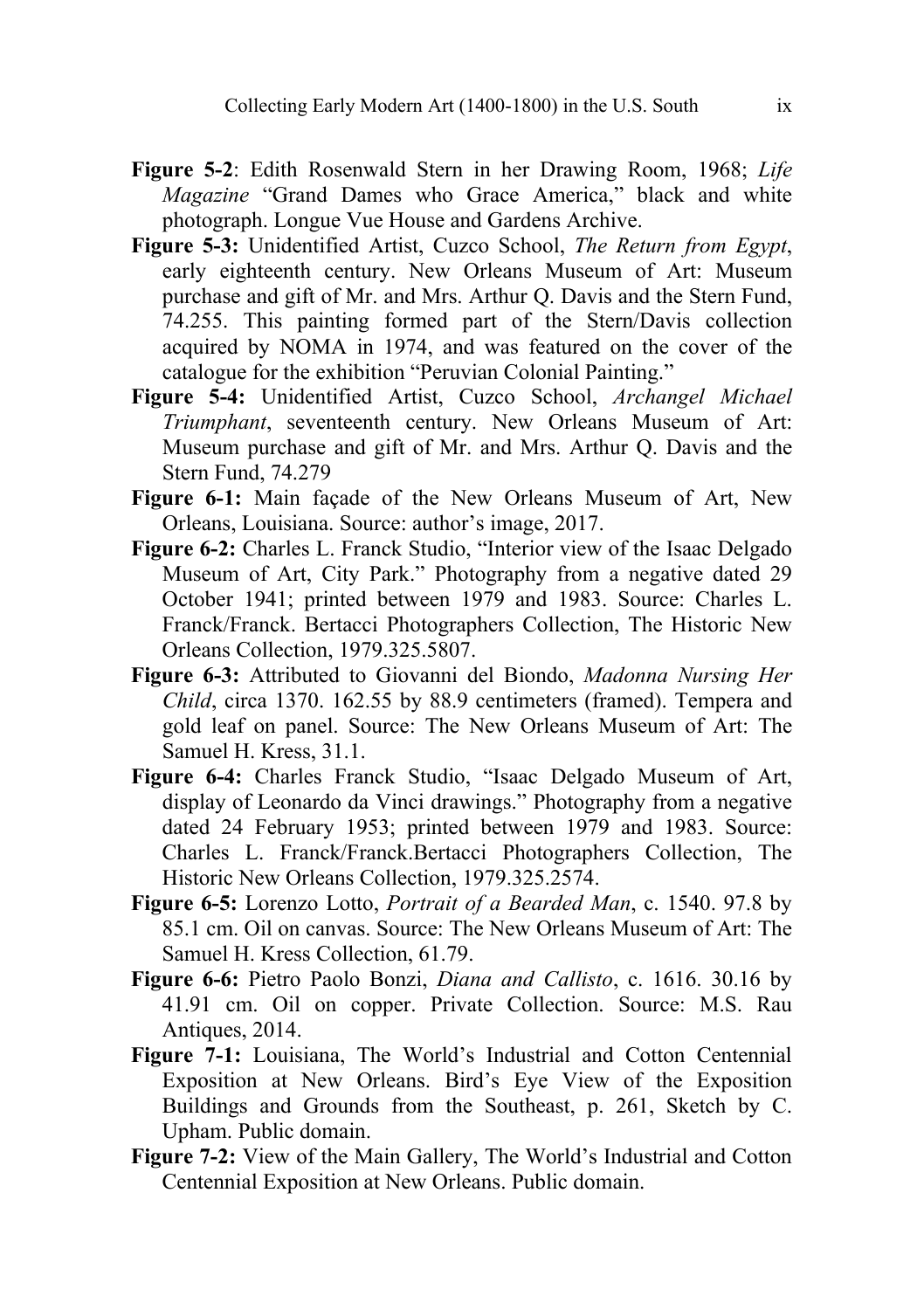- **Figure 7-3:** View of the Fine Arts Gallery, The World's Industrial and Cotton Centennial Exposition at New Orleans. Public domain.
- **Figure 8-1:** Cabinet with Altar for Private Devotions. 1601, pear wood, ebonized walnut, oak, and conifer wood with steel-etched, part fire-gilt brass mounts and fittings; oil on copper paintings attributed to Anton Mozart, 47 x 34 x 26.5 cm (closed). Sarah Campbell Blaffer Foundation, Houston.
- **Figure 8-2** Sarah Campbell Blaffer Foundation curiosity cabinet, Audrey Jones Beck Building, Museum of Fine Arts, Houston.
- **Figure 8-3:** G. Wingendorp, Frontispiece. 1655. From: Ole Worm. Museum Wormianum. Leiden: House of Elzevir, 1655. Sarah Campbell Blaffer Foundation, Houston.
- **Figure 8-4:** Jan van Kessel, *A Study of Butterflies, Moths, Spiders, and Insects*. 1655-60, oil on panel, 18.4 x 30.5 cm. Sarah Campbell Blaffer Foundation, Houston.
- **Figure 8-5:** Allegorical Mirror Frame. 17th century, walnut, 57.2 x 48.3 cm. Sarah Campbell Blaffer Foundation, Houston.
- **Figure 9-1:** Giovanni Battista Piranesi, *Title Plate (Part I of Architecture and Perspectives), Prima Parte*, State V, No. 331, etching and engraving, 355 x 250 mm. University of Arkansas at Little Rock Department of Art and Design 2011.023.01.
- **Figure 9-2:** Giovanni Battista Piranesi, *Carcere oscura (Dark Prison), Prima Parte,* State VI, No. 332b, etching and engraving, 360 x 240 mm. University of Arkansas at Little Rock Department of Art and Design 2011.023.03.
- **Figure 9-3:** Giovanni Battista Piranesi, *Ruine di Sepolcro antico (Ruins of an Ancient Tomb)*, *Prima Parte*, State V, No. 334b, etching and engraving, 360 x 240 mm. University of Arkansas at Little Rock Department of Art and Design 2011.023.05.
- **Figure 9-4:** Giovanni Battista Piranesi, *Campidolio anticho (Ancient Capitol), Prima Parte*, State VI, No. 336b, etching and engraving, 240 x 360 mm. University of Arkansas at Little Rock Department of Art and Design 2011.023.09.
- **Figure 9-5**: Giovanni Battista Piranesi, *Capriccio grottesco (The Tomb of Nero)*, *Grotteschi,* State VI, No. 347, etching and engraving, 390 x 545 mm. University of Arkansas at Little Rock Department of Art and Design 2011.023.28.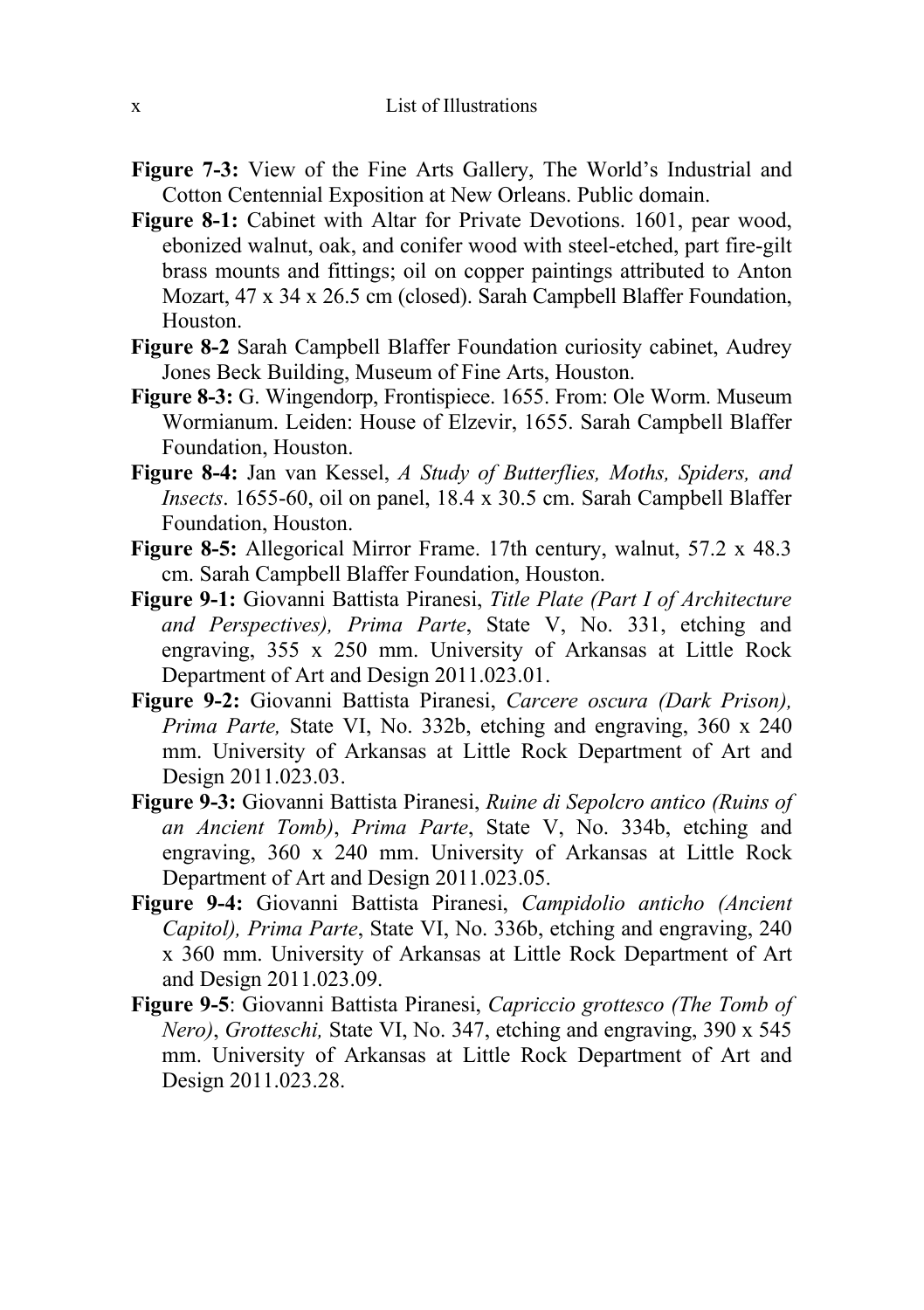#### NOTES ON CONTRIBUTORS

**Lucia Abramovich** is the Associate Curator of Latin American Art at the San Antonio Museum of Art in San Antonio, Texas. She received her PhD in Latin American Art from Tulane University in 2019. Her dissertation, titled "Precious Materiality in Colonial Andean Art: Gold, Silver, and Jewels in Paintings of the Virgin," examined the value and meaning of ornamentation on two-dimensional religious images from the colonial Andes. She holds a BA in Anthropology from The College of William & Mary, and an MA with Distinction in The Arts of Africa, Oceania and the Americas from the Sainsbury Research Unit at the University of East Anglia. From 2013 to 2016, Lucia held the position of Curatorial Fellow for Spanish Colonial Art at the New Orleans Museum of Art, and previously served as a curatorial research assistant at the National Museum of the American Indian.

**Denise M. Budd** is an Associate Professor of Art History at Bergen Community College. She received her PhD from Columbia University in 2002, with her dissertation focused on the documentary evidence relating to the early career of Leonardo da Vinci. From this, she has published several articles, including "Leonardo da Vinci in Milan, Before Milan" in *SECAC Review* (2014), "Leonardo da Vinci and Workshop Practice: The Role of the Dated Notation," in *Aurora* (2009) and "Leonardo da Vinci and Problems of Paternity" in *Source: Notes on the History of Art* (2005). Building upon her interest in archival investigation and the art market, her current research seeks to reconstruct the career of the international tapestry dealer Charles Mather Ffoulke. She has published a study on Ffoulke's career in *Dealing Art on Both Sides of the Atlantic, 1860-1940* (Brill, 2017) and on the transaction of the Barberini tapestries in *Florence, Berlin and Beyond: Late Nineteenth-Century Art Markets and Their Social Networks* (Brill, 2020).

**James Clifton** has been Director of the Sarah Campbell Blaffer Foundation and Curator in Renaissance and Baroque Painting at the Museum of Fine Arts, Houston since 1994. He has published essays on diverse aspects of European art and culture from the fifteenth century to the eighteenth. His curated and co-curated exhibitions include *The Body of*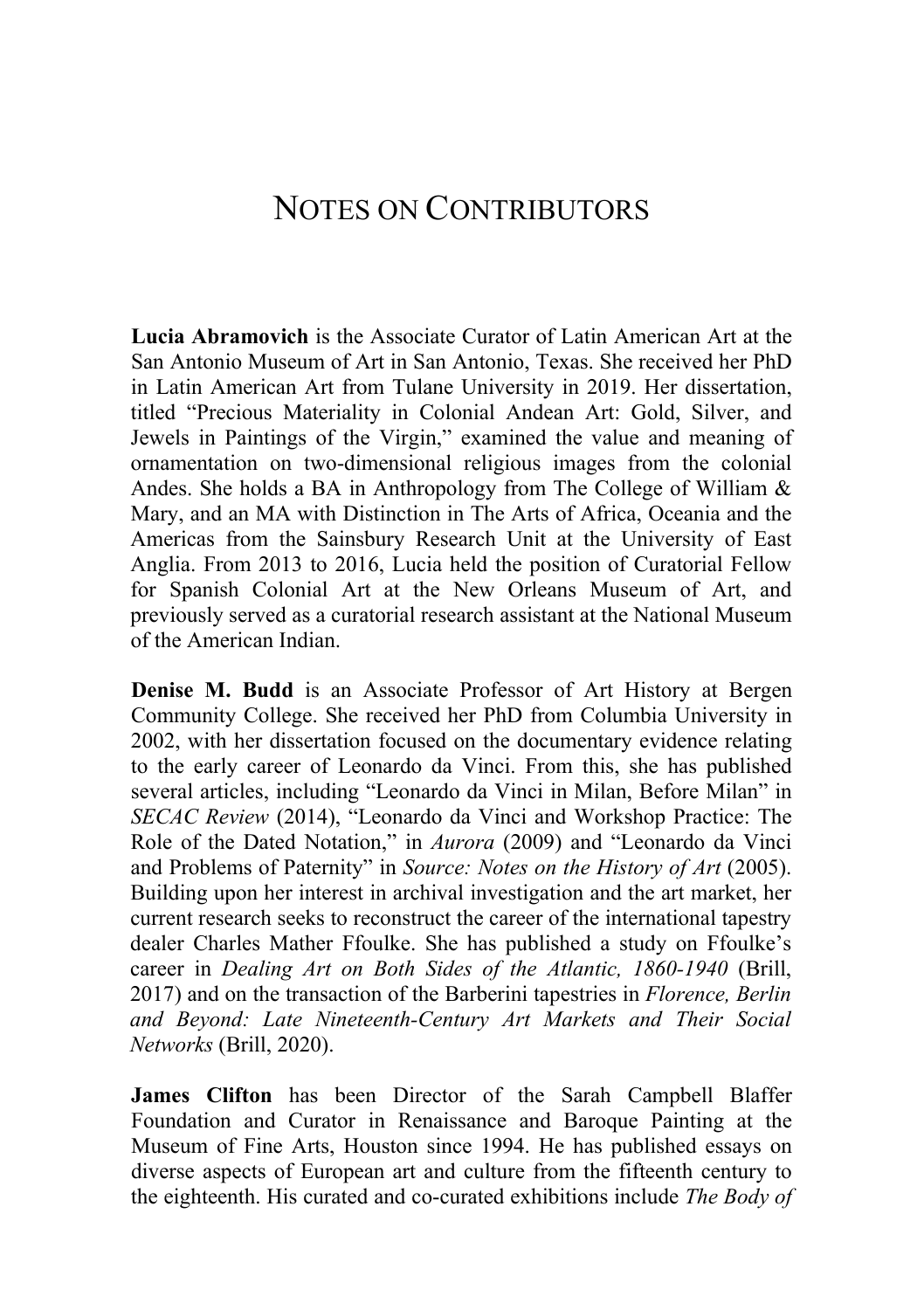*Christ in the Art of Europe and New Spain, 1150-1800* (1997); *A Portrait of the Artist, 1525-1825: Prints from the Collection of the Sarah Campbell Blaffer Foundation* (2005); *The Plains of Mars: European War Prints, 1500-1825, from the Collection of the Sarah Campbell Blaffer Foundation* (2009); *Scripture for the Eyes: Bible Illustration in Netherlandish Prints of the Sixteenth Century* (2009); *Elegance and Refinement: The Still-Life Paintings of Willem van Aelst* (2012); and *Pleasure and Piety: The Art of Joachim Wtewael* (2015). He is a co-editor of *Imago Exegetica: Visual Images as Exegetical Instruments, 1400-1700* (2014) and *A Golden Age of European Art: Celebrating Fifty Years of the Sarah Campbell Blaffer Foundation* (2016).

**Alexis Culotta** received her PhD from the University of Washington and specializes in the art and architecture of sixteenth-century Rome. She is currently a Professor of Practice at Tulane University and a lecturer at the School of the Art Institute of Chicago. She recently enjoyed the publication of an article in *The Sixteenth Century Journal* as well as the release of her first book, *Tracing the Visual Language of Raphael's Circle to 1527* (Brill, 2020).

**Lisandra Estevez** is Associate Professor of Art History in the Department of Art + Visual Studies at Winston-Salem State University. She earned a PhD in Art History from Rutgers, the State University of New Jersey. Her research areas include Spanish and Latin American art (1500-to the present), transatlantic cultural exchanges in early modern art history, the African presence in early modern Iberia and Latin America, the history of the print, and the history of collecting. She has published articles, essays, and book reviews in the *Sixteenth Century Journal*, *Renaissance Quarterly*, *Notes on Early Modern Art,* and *Paragone: Past and Present* and edited volumes. She is also the author of *Jusepe de Ribera and His Artistic Milieus in Early Modern Italy and Spain*.

**Lyle Humphrey** is an associate curator of European art at the North Carolina Museum of Art. Her research and publications have focused on north Italian painting and manuscript illumination and the collecting of ancient and medieval art in America. In 2015, her first book, a comprehensive study of the manuscript patronage of Venetian confraternities and guilds, was published by the Fondazione Giorgio Cini in Venice with the support of the Regione del Veneto and the Gladys Krieble Delmas Foundation. Since joining the NCMA in 2013, Dr. Humphrey has curated a focus exhibition on a rediscovered papal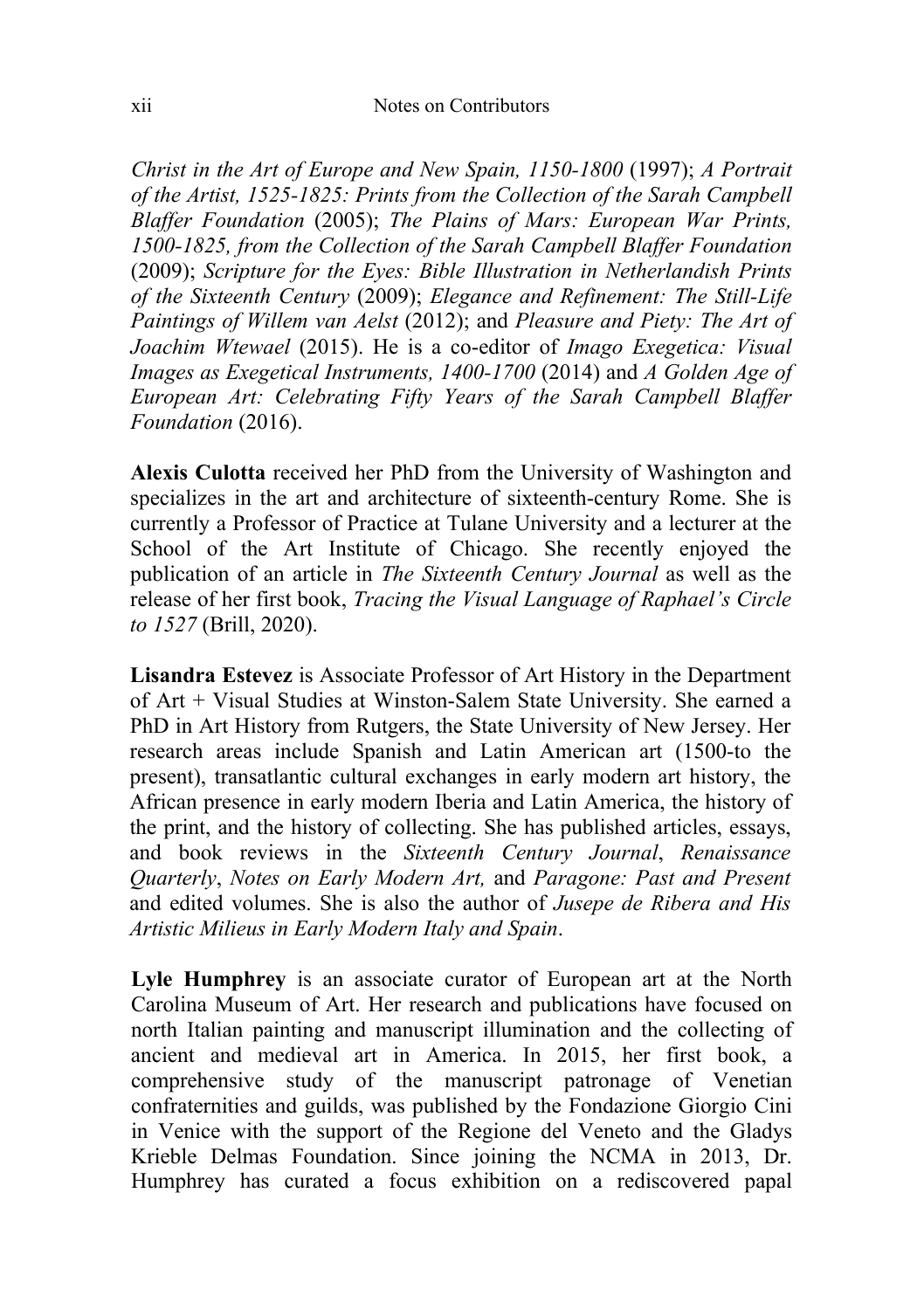medallion designed by Gianlorenzo Bernini (2014) and co-curated an exhibition of Venetian paintings and incunabula, "Glory of Venice: Renaissance Paintings 1470–1520" (2017). She earned her MA and PhD from New York University's Institute of Fine Arts.

**Floyd W. Martin** is Professor of Art History at the University of Arkansas at Little Rock. His research interests include British art and architecture, particularly of the eighteenth and nineteenth centuries, and American silent motion pictures. Over the years, his teaching has included special topics courses on Landscape Painting, British Art and Poetry, Treasures of Kenwood House (London), and Piranesi and Perspectives of Rome. He received the 2014 Faculty Excellence Award in Teaching for the College of Arts, Humanities and Social Sciences at UALR. For a decade, he was editor of the *SECAC Review*, the scholarly journal of SECAC, and he served as the organization's president during the years 2011-14. He is co-editor of *Formations of Identity: Society, Politics and Landscape* (Cambridge Scholars Publishing, 2016).

**Sandra Pauly** is the Luce Curatorial Scholar of American Art at the Gilcrease Museum in Tulsa, Oklahoma. Pauly received her MA in Art History from the Lamar Dodd School of Art with a thesis on the Long Island landscapes of Thomas Moran and then entered the PhD program, writing her dissertation on a world's fair held in New Orleans in 1884. After completing her PhD in 2014, Dr. Pauly worked as a Visiting Lecturer at Georgia State University where she taught American and African American Art. Pauly has also worked at the St. Louis Art Museum, Indianapolis Museum of Art, and Georgia Museum of Art.

**Robert Schindler** received his MA in Art History and Business Administration as well as his PhD in Art History from the Freie Universität in Berlin. In 2010, he became Andrew W. Mellon Postdoctoral Fellow and Lecturer in the Department of Art History and Archaeology at Columbia University. From 2012-2013 Dr. Schindler was the Mellon Curatorial Fellow at the Detroit Institute of Arts, where he worked in the European Art Department on a variety of projects ranging from Early Netherlandish painting to German Expressionism. In 2013, he was selected as the Andrew W. Mellon Curatorial Fellow at the Metropolitan Museum of Art in New York City and worked briefly in the Department of Medieval Art and The Cloisters before joining the Birmingham Museum of Art, Alabama. His area of expertise is early Northern European painting. At Birmingham, Dr. Schindler oversees the collection of European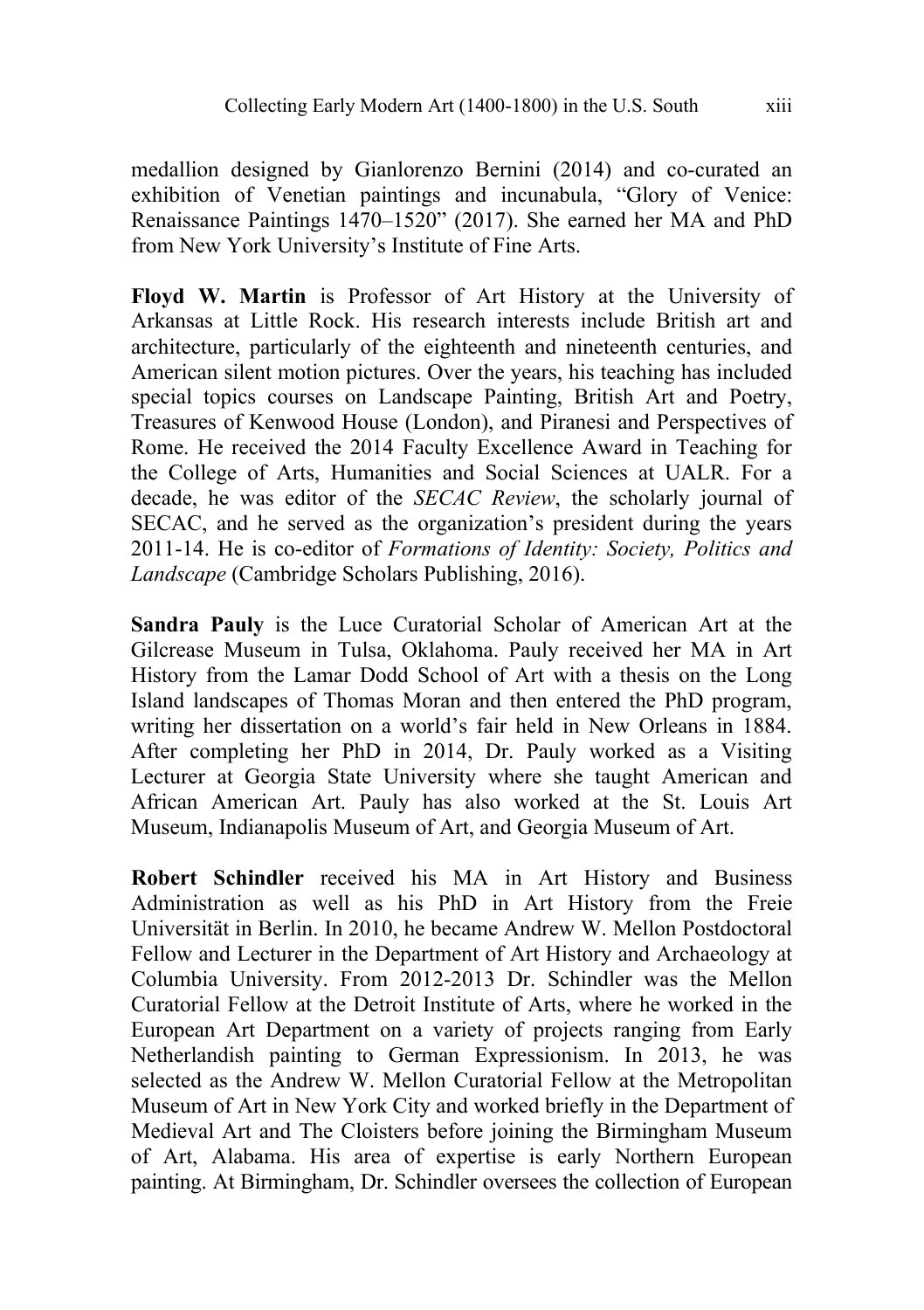paintings, sculpture, and works on paper ranging from the 13th to the mid-20th century.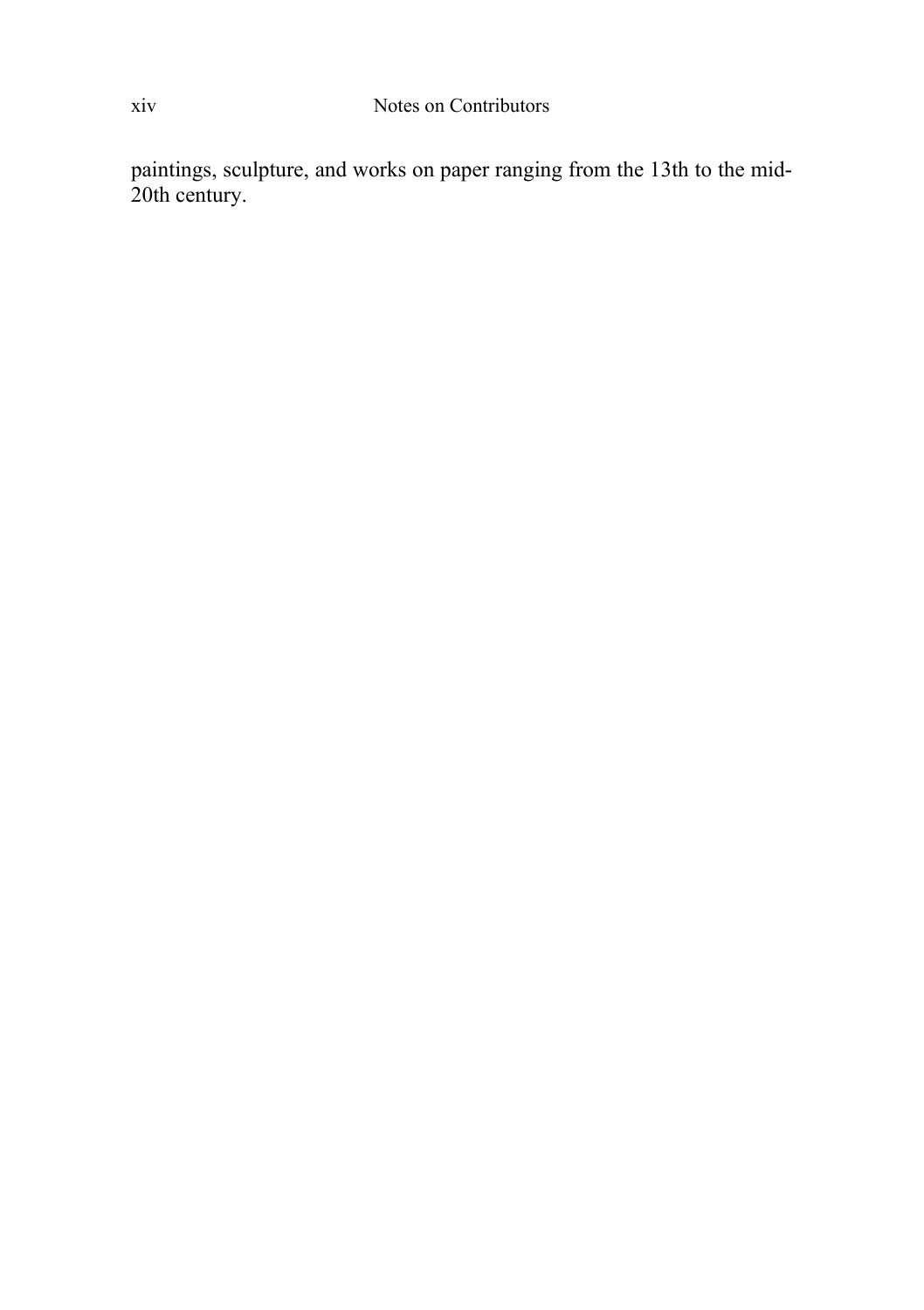#### ACKNOWLEDGEMENTS

This edited volume originated in a session titled "Collecting, Conserving, Documenting, and Exhibiting Early Modern Art in the Southern United States" held at the Sixteenth Century Society and Conference in New Orleans, Louisiana, October 16-19, 2014. Special thanks go to all the scholars who contributed their research and expertise and made this volume a true collaboration rooted in both the academic and museum worlds. I am also grateful to Winston-Salem State University for their ongoing support of my research and travel and to my family for their encouragement, love, and patience.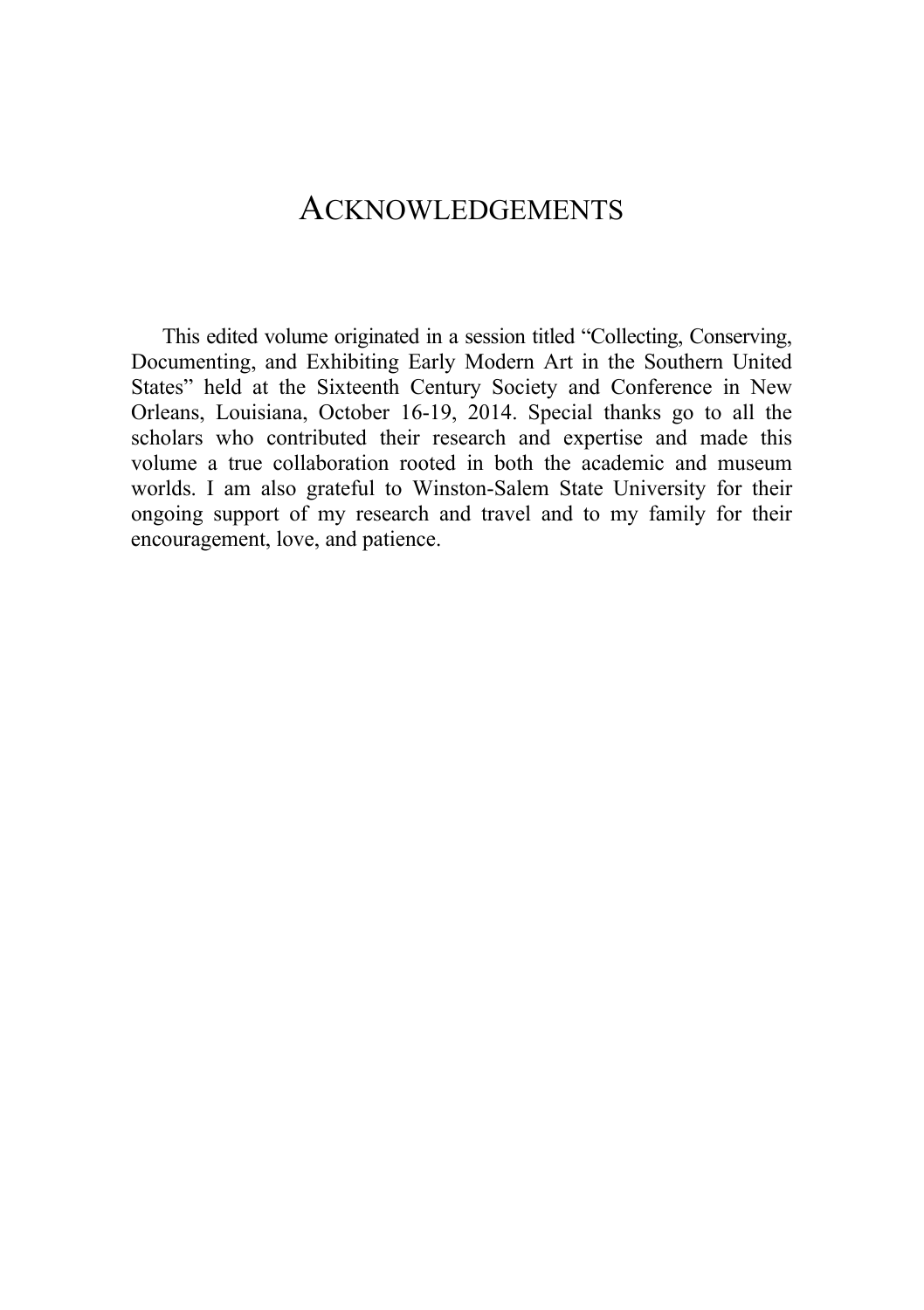#### **INTRODUCTION**

### LISANDRA ESTEVEZ WINSTON-SALEM STATE UNIVERSITY

*Collecting Early Modern Art (1400-1800) in the U.S. South* brings together interdisciplinary research focusing on art history and museum studies from leading scholars in the field. This anthology aims to enhance our understanding of how Renaissance and Baroque art came to the attention of both Southern art institutions and collectors.<sup>[1](#page-15-0)</sup>

American Southern art collections, both public and private, contain rich and representative holdings of early modern art that have been neglected, compared to those bracketing the east and west coasts of the United States. This book considers how these works of art were acquired for prominent public and private collections, how they have been curated and displayed in exhibitions, and how they have been preserved historically.<sup>[2](#page-15-1)</sup> Narratives of collecting have been bound to notions of taste

<span id="page-15-0"></span> $1$  For studies representing the collecting of Renaissance and Baroque art in the United States, see Inge Jackson Reist, ed. *A Market for Merchant Princes: Collecting Italian Renaissance Paintings in America* (University Park, PA: The Pennsylvania State University Press, 2015); Inge Jackson Reist and José Luis Colomer, eds. *Collecting Spanish Art: Spain's Golden Age and America's Gilded Age* (New York: The Frick Collection, 2012); Perri Lee Roberts, *Corpus of Early Italian Paintings in North American Public Collections: the South*. 3 vols. (Athens, GA: Georgia Museum of Art, 2009); Edgar Peters Bowron, ed. *Buying Baroque: Italian Seventeenth-Century Paintings Come to America* (University Park, PA: The Pennsylvania State University Press, 2016).

<span id="page-15-1"></span> $2$  Art historian Oscar Vázquez has made excellent points about the interrelatedness of private and public collecting: "Contemporary with the creation of "private" collecting as a widespread social activity and the trend toward opening access to extant private collections was the genesis of the modern museum. Private ownership of collections gave way to public displays and dissemination through a variety of visual and documentary means (Charles Wilson Peale's and Sir John Soane's museums are among the most famous models.) In many cases – especially that of state museums – collections were appropriated as public, national properties. Not only did many national and public museums emerge from the foundations of private galleries, but the discourse that parallels their emergence also produced the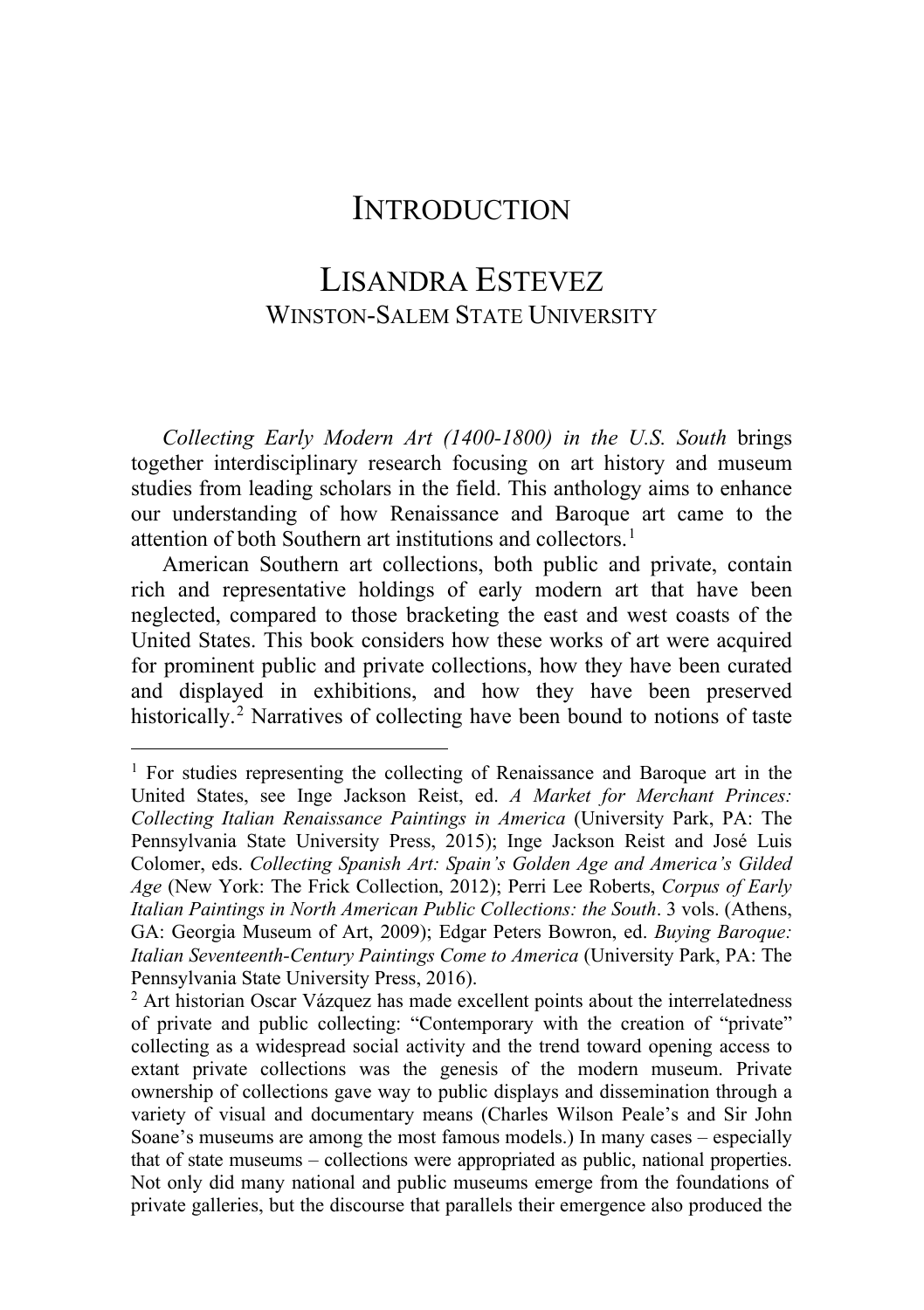and fashion, associated with power and privilege, and have followed a decidedly Europeanized or Eurocentric narrative.<sup>3</sup> In part, this volume grapples with how American collecting histories have been informed or shaped by these priorities, which can be competing, conflicting, or complementary. One of the issues raised by American collecting practices relates to the appropriation or reinterpretation of the meaning and function of European and Latin American art, as is the case in this book.[4](#page-16-1) Art historian Amy Buono has rightly observed, "attention to the mechanics of collecting, in fact […] allows (us) to discuss the multitextured dimensions of collecting as a social, political, and institutional practice."[5](#page-16-2) This publication thus contributes to the growing literature on the history of collecting in its overarching presentation of Southern collectors and museums' agendas and interests.[6](#page-16-3)

individual private collector. The emergence of public museums and institutional collections, therefore, cannot be understood apart from the development and discourses of collecting in general and the larger discourse involving the creation of the "public" and the individual. Private collections and the collector's identity had been made public." See *Inventing the Art Collection: Patrons, Markets, and the State in Nineteenth-Century Spain* (University Park, Park, PA: The Pennsylvania State University Press, 2001), 17.

<span id="page-16-0"></span><sup>3</sup> See René Brimo, *The Evolution of Taste in American Collecting*. trans., ed., and with an introduction by Kenneth Haltman (University Park, PA: The Pennsylvania State University Press, 2016).

<span id="page-16-1"></span><sup>4</sup> The following publication has been useful in outlining these ideas: Daniela Bleichmar and Peter C. Mancall, eds. *Collecting Across Cultures: Material Exchanges in the Early Modern Atlantic World* (Philadelphia: University of Pennsylvania Press, 2011).

<span id="page-16-2"></span><sup>5</sup> See Amy Buono, Book review, Daniela Bleichmar and Peter C. Mancall, eds. *Collecting Across Cultures: Material Exchanges in the Early Modern Atlantic World. Winterthur Portfolio* vol. 47, no. 4 (Winter 2013): 304.

<span id="page-16-3"></span><sup>6</sup> Publications on the history of collecting European Renaissance and Baroque art remain to examine American Southern art collections in more depth. In Inge Reist's *A Market for Merchant Princes: Collecting Italian Renaissance Paintings in America* (Penn State Press, 2014), only one of the nine excellent essays gathered in that anthology represented a Southern art collector. That brief article was authored by Virginia Brilliant and entitled "Building a Renaissance Collection and Museum after the Gilded Age: The Case of John Ringling" (96-105). Only one of the thirteen essays in another volume edited by Reist in collaboration with José Luis Colomer, *Collecting Spanish Art: Spain's Golden Age and America's Gilded Age*, represented a major Southern collector of Iberian art. Mark Roglan's contribution to that anthology focused on the collecting habits of Algur H. Meadows, the founder of the Meadows Art Museum in Dallas, Texas: "Oil and Canvas: The Algur H. Meadows Collection of Spanish Art" (220-47). Edgar Peter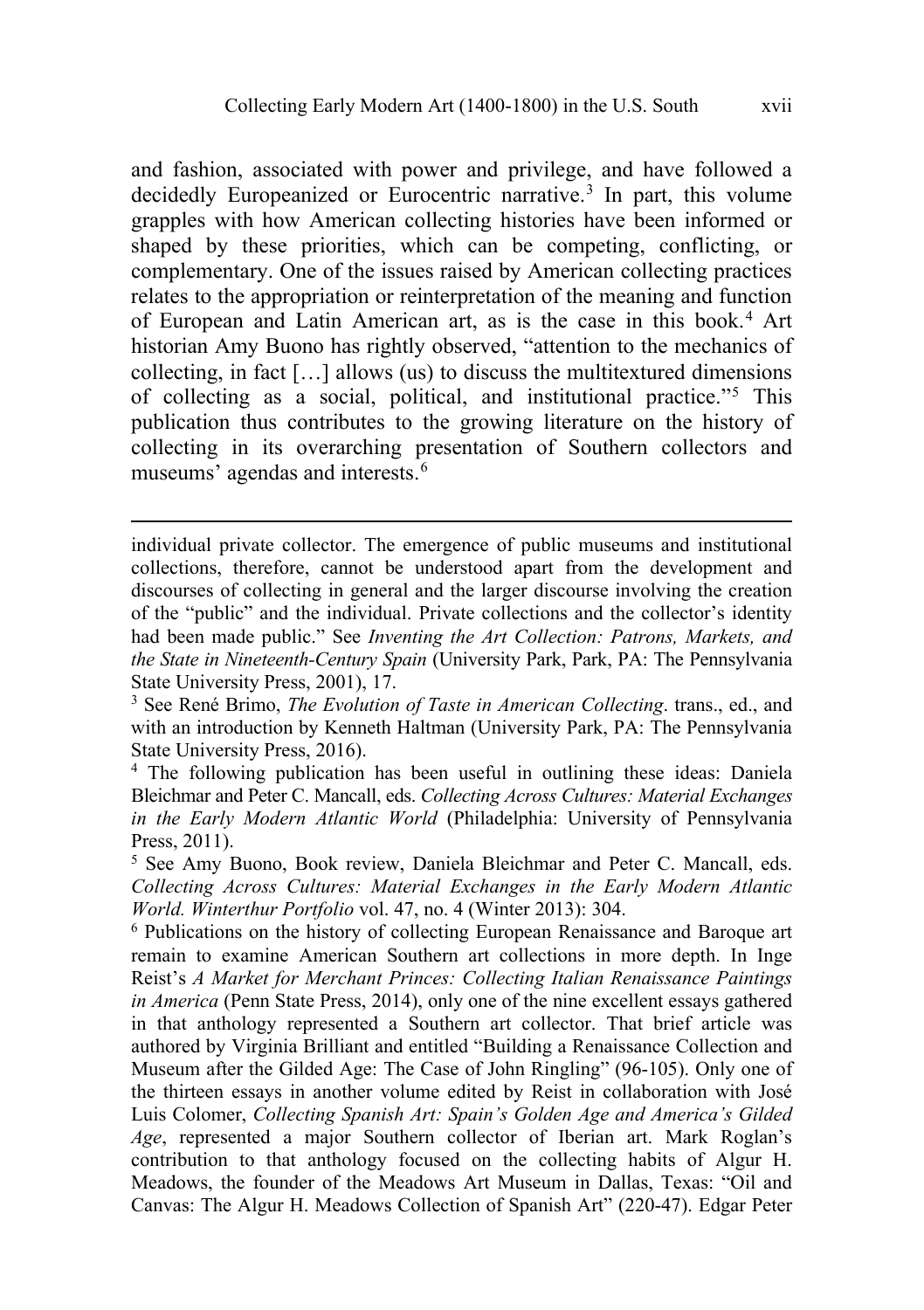#### xviii Introduction

In this anthology, the individual essays address various art media such as painting, printmaking, sculpture, and tapestry—that represent the early modern period (1400-1800) in Europe and the Americas. Case studies of specific works of art, collections, or institutions address Southern collections' broad geographic scope, including the District of Columbia, the Carolinas, Georgia, Alabama, Louisiana, Arkansas, and Texas. The essays follow the order of geography, beginning with Washington, D.C. through the southeast and eventually ending in the southwest with Texas and Arkansas. Admittedly, the geographic parameters of the South have been debated. Historically the Mason-Dixon line has been a controversial marker of the North and the South's cultural and geographic boundaries.<sup>[7](#page-17-0)</sup> While states and regions such as Maryland and Washington, D.C. currently comprise the mid-Atlantic areas, they were formerly identified as part of the U.S. South. Major cities such as Atlanta, Charleston, New Orleans, Louisville, and Austin have experienced a cultural and economic boom in recent decades.[8](#page-17-1) Of these six cities, this volume singles out the importance of New Orleans. Nicknamed the Crescent City after the bend of the Mississippi River that graces its gates, New Orleans's culture is an amalgam of African, European (with strong French and Spanish inflections), and Native American influences.[9](#page-17-2)

With that said, several individuals and institutions have played essential roles in forming, fostering, and flourishing significant early modern art collections in the South during the twentieth century. However, the propensity for Renaissance and Baroque art has a long history that can be traced to this country's early history. Thomas Jefferson, the United States' third president, formed one of the earliest collections of European art in the South at his home in Monticello in Charlottesville, Virginia.[10](#page-17-3)

Bowron's recent volume, *Buying Baroque*, features three essays on American Southern museums: Virginia Brilliant's "Italian Baroque Paintings at the Ringling Museum: The Legacy of John Ringling and Chick Austin," 16-27; Ian Kennedy's "The Bob Jones University Collection of Italian Painting," 104-115; and Eric M. Zafran's "Walter P. Chrysler, Jr., and His Collection of Italian Baroque Paintings," 116-127.

<span id="page-17-0"></span><sup>7</sup> See Michael J. Bibler, "Introduction: Smash the Mason-Dixon Line! or Manifesting the Southern United States," *PMLA* vol. 131, no. 1 (2016): 153-156.

<span id="page-17-1"></span><sup>8</sup> For case studies of these six cities as important art centers, see Pollack, *Visual Art and the Urban Evolution of the New South.*

<span id="page-17-2"></span><sup>9</sup> *The Odyssey Continues: Masterworks from the New Orleans Museum of Art and from Private New Orleans Collections* (New York: Wildenstein & Co., Inc., 2006).

<span id="page-17-3"></span><sup>10</sup> Seymour Howard, "Thomas Jefferson's Art Gallery for Monticello." *The Art Bulletin*, vol. 59, no. 4 (Dec. 1977): 583-600; Leanne Zalewski, "Fine art for the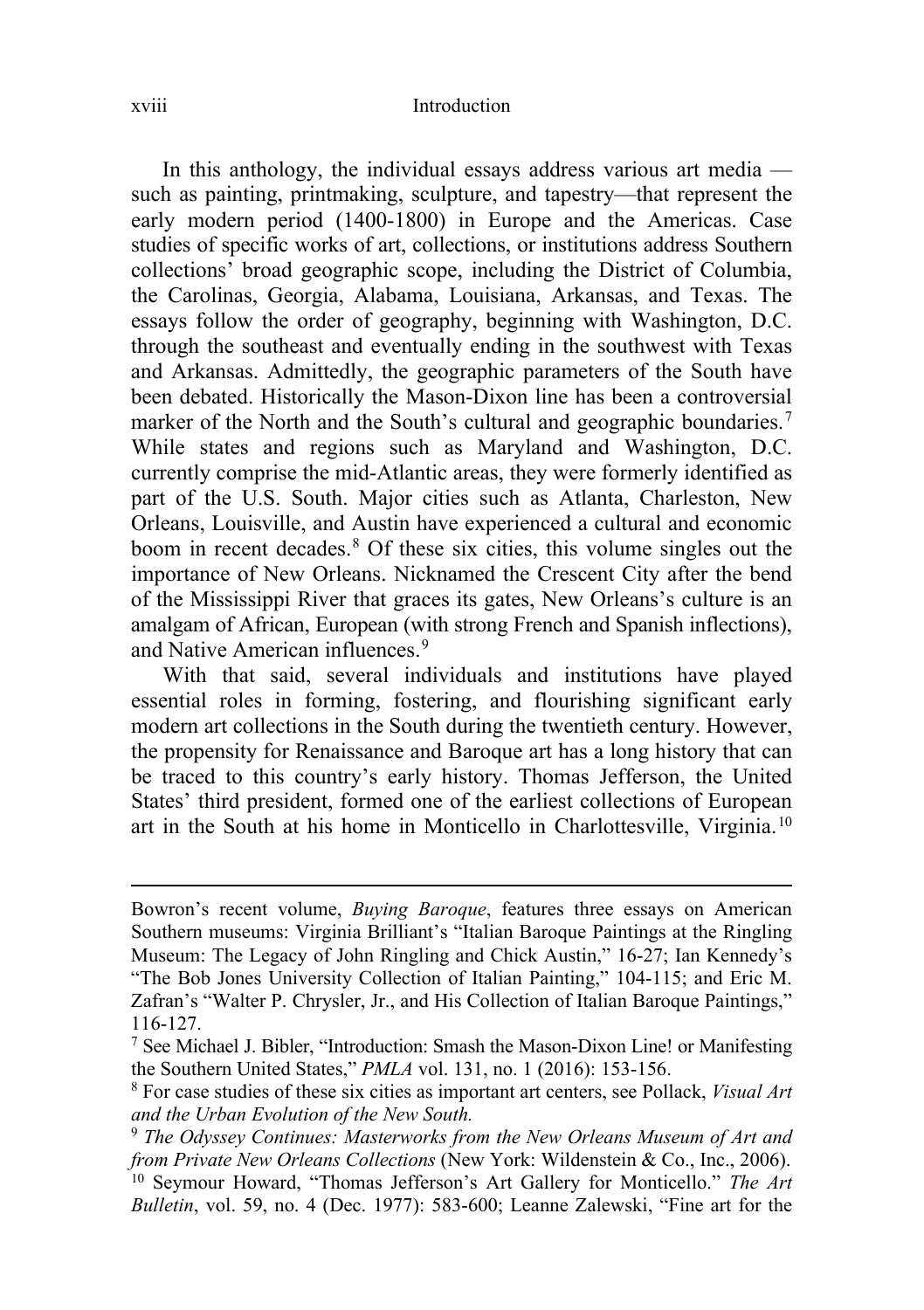While in Paris, Jefferson purchased copies after Italian and Spanish painters such as Domenichino, Guido Reni, Jusepe de Ribera, and Carlo Dolci, among others.<sup>[11](#page-18-0)</sup>

The establishment of art collections is also intertwined with the development of higher education in the South. While the College of William and Mary was founded in 1693, its university art museum, the Muscadelle Museum of Art, officially opened almost two hundred years later in 1983. Despite this fact, the College received its first gift of art —a portrait of Robert Boyle, the Third Earl of Burlington, by the English painter James Worsdale— in 1732.[12](#page-18-1)

However, the Civil War (1861-1865) dramatically altered the cultural, economic, and social fabric of the South. As a region that was divided by this conflict, and thereafter deeply affected by Reconstruction, the Gilded Age, and early modernism, the Southern United States has a complex cultural landscape that has been marred by a history of poverty, Jim Crow laws, racial segregation and violence, social inequity, and systematic racism. In examining collecting history from a different viewpoint, this volume places issues of race and gender within the context of art patronage, philanthropy, and aestheticism. This approach is, in part, informed by publications such as Deborah Pollack's critical survey of the visual arts and Southern urban culture.<sup>[13](#page-18-2)</sup>

Many of the collections of early modern European and Latin American art represented in this volume were formed after the Civil War in the late nineteenth- to mid-twentieth centuries. During that time, the foundation of university art museums reflects the interconnectedness between art collecting and higher education initiatives. Several notable campus museums in the South were established in the twentieth century that include the Mabee-Gerrer Museum (formerly St. Gregory's Museum and Art Gallery, Shawnee, Oklahoma, established in 1919); the Fralin Museum of Art at the University of Virginia (1935); the Fred Jones Jr. Museum of

New World: Thomas Jefferson, collecting for the future." *Journal of the History of Collections* vol. 27, no. 1 (2015): 49-55.

<span id="page-18-0"></span><sup>11</sup> Edgar Peters Bowron, "Introduction" in *Buying Baroque: Italian Seventeenth-Century Paintings Come to America* (University Park, PA: The Pennsylvania State University Press), 2; Eric M. Zafran, "A History of Italian Baroque Painting in America," in *Botticelli to Tiepolo: Three Centuries of Italian Painting from Bob Jones University*, ed. Richard P. Townsend (Seattle: The Philbrook Museum of Art in association with The University of Washington Press, 1994), 22.

<span id="page-18-1"></span><sup>12</sup> For further information, see https://muscarelle.org/about/

<span id="page-18-2"></span><sup>13</sup> Deborah C. Pollack, *Visual Art and the Urban Evolution of the New South* (Columbia, SC: University of South Carolina Press, 2015).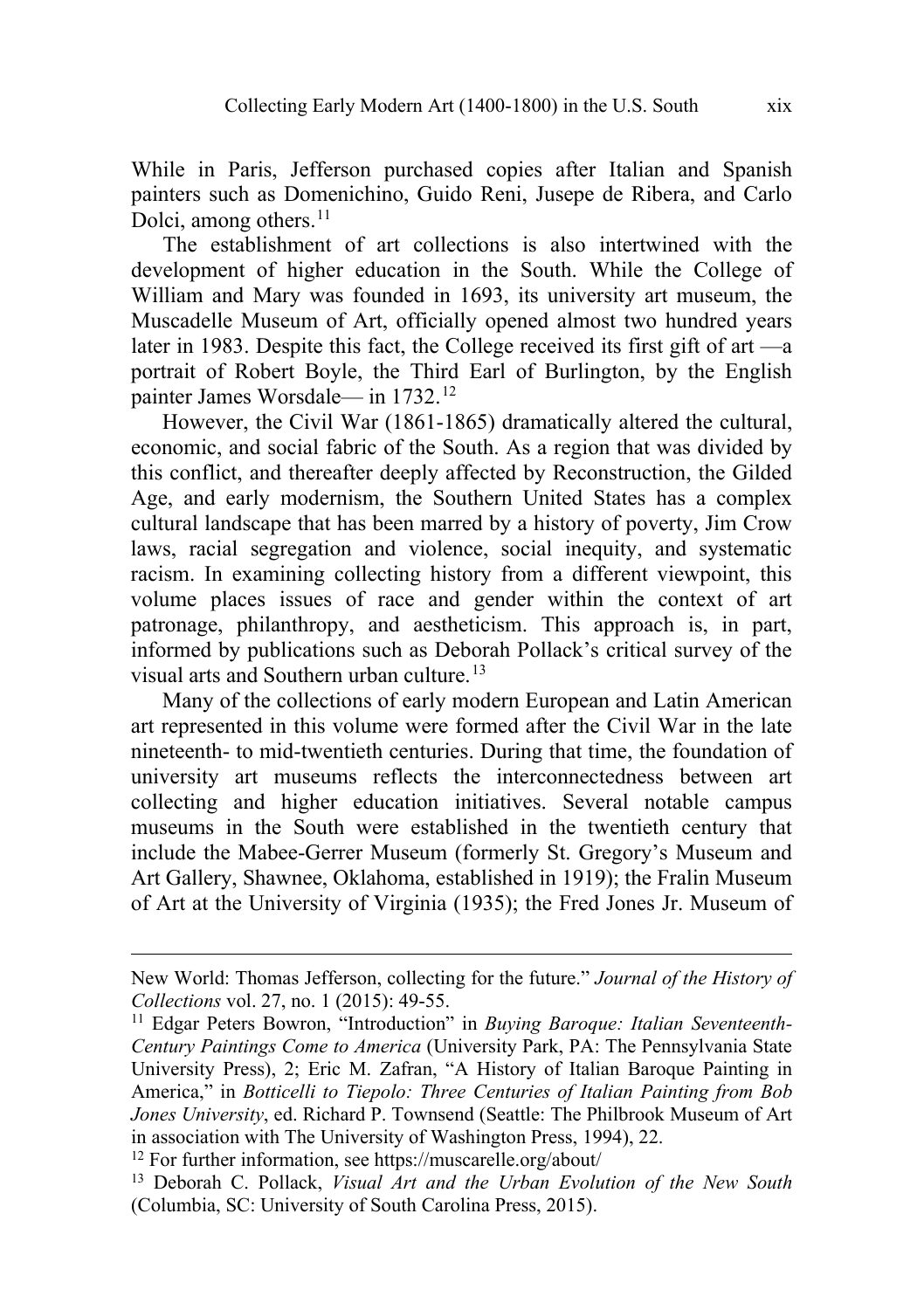Art at the University of Oklahoma (1936); the Georgia Museum of Art at the University of Georgia, Athens (1948); and the Bob Jones Museum and Gallery at the Bob Jones University, Greenville, South Carolina (1951). Prominent Southern research universities such as Vanderbilt University (1956), Louisiana State University (1962), the University of Texas at Austin (1963), Southern Methodist University (1966), and Duke University (1969) also established notable museums in the 1950s and 1960s. While distinct in its foundation as a non-university museum, but equally focused on advocating for education through the arts, the John and Mable Ringling Museum of Art (Sarasota, FL) formed one of the largest collections of early modern European art in the southeast.

The generosity of private individuals and philanthropic organizations such as the Samuel H. Kress Foundation was also integral to Southern museums' development and growth during the mid-twentieth century. The Kress Collection held more than 3,000 works of European art and was renowned for its wealth of Italian Renaissance paintings. The collection was bequeathed to many regional and academic art museums throughout the United States between 1929 and 1961, with the single largest gift reserved for the National Gallery of Art in Washington D.C. Regional and national museums such as the North Carolina Museum of Art and the Birmingham Museum of Art benefitted from these donations that were central to the formation of their early modern art collections.[14](#page-19-0)

In telling the narrative of collecting early modern art in the American South, many of the essays in this volume draw from archival sources and primary materials that have been unpublished or relatively underutilized. In charting new ground for collecting studies, this volume will not only shed light on notable examples of Renaissance and Baroque art that have been understudied in early modern studies but also challenge long-held notions of exceptionalism and isolationism that have pervaded Southern studies. This volume examines these collections from that broader perspective. It represents different artistic traditions such as Italian Renaissance and Baroque Art, Northern European Renaissance art, and Iberian and Latin American art. It follows some of the directions that have been charted in recent Southern studies in its reexamination of the place of the American South in national and global art histories, especially at this current moment when that history is at a crossroads and significantly changing.

<span id="page-19-0"></span><sup>14</sup> Chiyo Ishikawa, et al. *A Gift to America: Masterpieces of European Painting from the Samuel H. Kress Collection* (New York: Harry Abrams, Inc. 1994).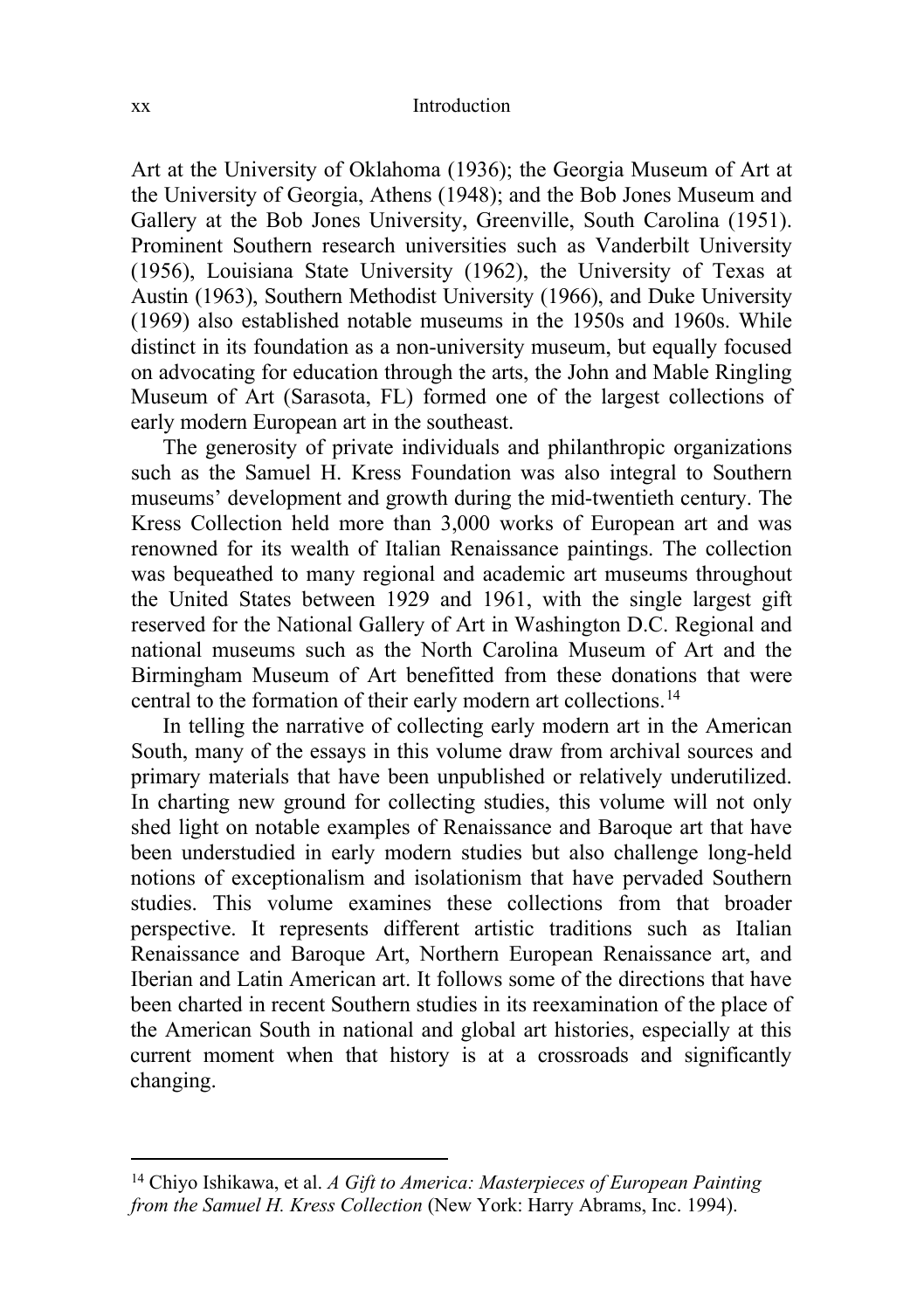The nine essays in this volume selectively address the themes and topics mentioned above. Denise M. Budd's chapter tells the intriguing story of Charles Fflouke (1841-1909), an impresario who was a notable collector, critic, expert, dealer, and scholar of tapestries whose contributions have been somewhat overlooked in histories of collecting art. Budd draws upon unpublished archival material to illuminate Ffoulke's importance in the canon of Gilded Age collectors.

Curators and museum directors have dramatically shaped the trajectory of acquiring early modern art for state museum collections. Lyle Humphrey's text focuses on William R. (or W.R.) Valentiner, the first director of the North Carolina Museum of Art from 1955 to 1958, whose scholarship and expertise were instrumental in forming the North Carolina Museum of Art's Italian Renaissance collection.

In addition to understanding the role of mainstream museums and public collections in shaping the narrative of collecting, historically Black colleges and universities (HBCUs) and women's colleges and universities possess considerable early modern European art holdings. [15](#page-20-0) Traditionally, HBCUs and women's colleges are access institutions that opened doors for African-Americans and women, respectively. Black communities were historically segregated and excluded from predominantly white Southern institutions of higher education; HBCU art collections were imperative in their mission to make art accessible to their campuses. The art galleries and museums of HBCUs and women's colleges, which contain essential holdings of African and African American art and art by women, also have teaching collections of early modern European art. Their diverse holdings position them as beacons for social justice and equity and as significant stakeholders in global art and culture. My essay in this book deals with the Hanes prints collections of Winston-Salem shared by Winston-Salem State University (WSSU) and Salem Academy and College. These prints form important art collections at WSSU and Salem College that support high-impact teaching and service learning.<sup>[16](#page-20-1)</sup>

<span id="page-20-0"></span><sup>&</sup>lt;sup>15</sup> For the history of major HBCU collections of (albeit) American art, see Richard J. Powell and Jock Reynolds, *To Conserve a Legacy: American Art from Historically Black Colleges and Universities* (Cambridge, MA: The MIT Press, 1999) and, more recently, Shantay Robinson, "A Critical Look at HBCU Museums and Galleries," *Black Art in America*, October 30, 2018, Accessed November 1, 2018: https://blackartinamerica.com/index.php/2018/10/30/a-critical-look-at-hbcumuseums-and-galleries/

<span id="page-20-1"></span><sup>&</sup>lt;sup>16</sup> High-impact practices are educational approaches that have demonstrated a significant impact on student success. They consist of learning communities, writing-intensive courses, undergraduate research, and diversity/global learning,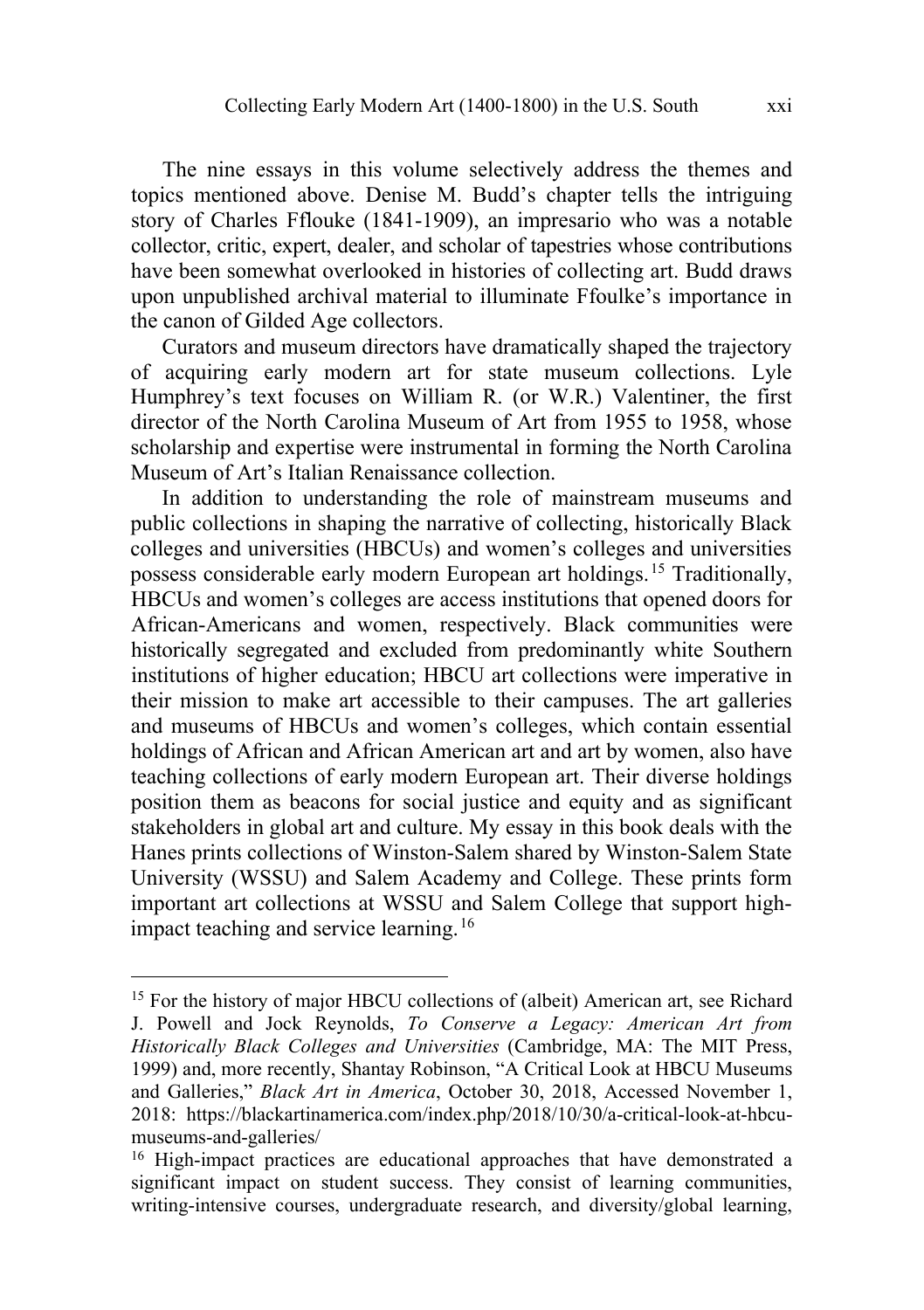Individual and corporate philanthropists such as the Hanes family were central to Southern art museums' development and funding. As previously mentioned, the Samuel H. Kress Foundation's generous gifts cannot be understated. They have been central in forming the core of early modern art collections in the southeast. Based on extensive unpublished archival material and documentation, Robert Schindler's research highlights the Kress Foundation's essential donations to the Birmingham Museum of Art, Alabama.

New Orleans's art institutions and museums' diverse holdings are highlighted in three essays in this publication. Lucia Abramovich's chapter examines the Spanish vice-regal collection of the New Orleans Museum of Art (also known as NOMA and formerly the Isaac Delgado Museum) that consists mainly of eighteenth-century Peruvian paintings from the Cuzco School. Edith Rosenwald Stern's efforts, a New Orleans socialite and heiress to the Sears Roebuck fortune, were instrumental in bringing these works to NOMA.

Alexis Culotta's essay also discusses NOMA's outstanding collections, especially its holdings of Italian Renaissance painting. Isaac Delgado's efforts (the former namesake of NOMA) were instrumental in fashioning New Orleans as a significant art center in the southeastern United States. The stories behind these acquisitions are as fascinating and intriguing as the works of art themselves.

The appreciation of Renaissance and Baroque art can also be measured in published reviews of the New Orleans World's Industrial and Collection Exposition (1884-1885). Sandra Pauly's essay assesses the reception of vice-regal Mexican painting during these fairs and the appreciation of the "Old Masters" in this particular milieu.

James Clifton's essay on the Sarah Campbell Blaffer Foundation Curiosity Cabinet reminds one that the origins of European and Euro-American collecting habits were rooted in long-established traditions such as those of the *Kunst-* or *Wunderkammern* (or cabinets of art and curiosities).[17](#page-21-0)

among other methods that promote increased student engagement and participation. These methods are especially impactful when they engage traditionally underserved student populations. While there is an extensive body of education literature that underscores the benefits of these practices, an essential reference for their impact on underserved student populations is George D. Kuh, *High-Impact Educational Practices: What Are They, Who Has Access to Them, and Why They Matter* (Washington, D.C.: Leap, 2008) eBook.

<span id="page-21-0"></span><sup>17</sup> See Oliver Impey and Arthur MacGregor, eds. *The Origins of Museums: The Cabinets of Curiosities in Sixteenth- and Seventeenth-Century Europe* (Oxford: Oxford University Press, 1985).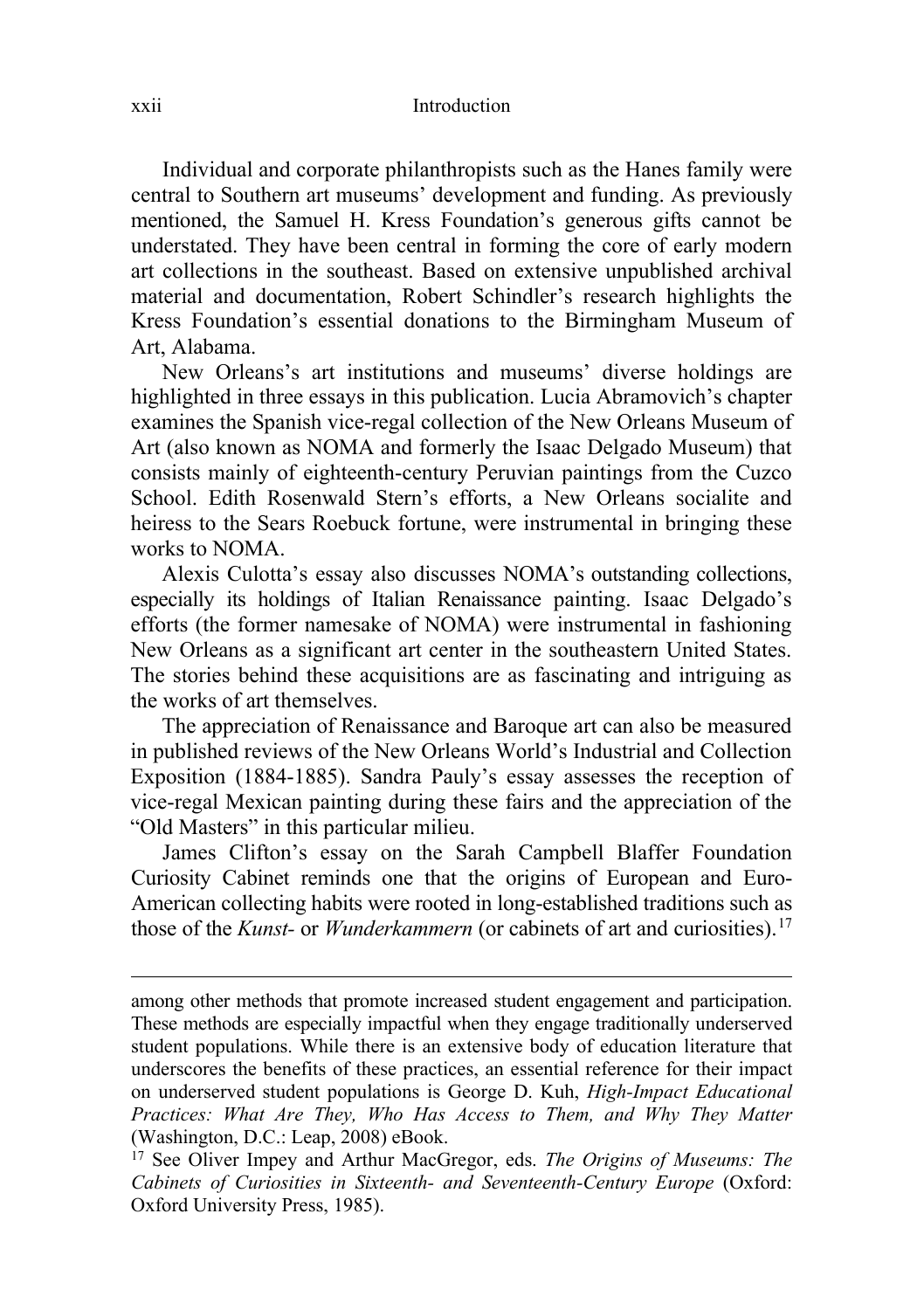Like Abramovich's text, his chapter draws our attention to female art collectors and investors' interventions in shaping the varied trajectories of Southern art collections.

Floyd Martin's chapter returns the reader to the significance of university art collections of early modern Italian art. His chapter studies the Thompson-Cromwell Portfolio of prints by the eighteenth-century artist Giovanni Battista Piranesi, who created labyrinthine architectural images – based on both fact and fiction. These sheets were formerly owned by two distinguished architects in Little Rock, Arkansas, and are currently kept in the University of Arkansas art collection at Little Rock. This essay underscores the use of these prints in teaching art history and studio art courses and the interest in Roman antiquity on the part of the print portfolio's former owners.

In conclusion, this volume is intended to open up further dialogue and research on American Southern collections of early modern art. The collecting of Renaissance and Baroque art is a complex and dynamic subject, many aspects of which warrant further inquiry and research. For example, the acquisitions of art before 1900 and the agendas and activities of nineteenth-century American Southern collectors deserve more study. The role of art dealers in bringing these paintings to Southern collectors' attention also merits more in-depth consideration. I will also add that a more comprehensive study of HBCU, MSI (minority-serving institutions), and women's college and university art collections and their vital roles in making art accessible to diverse communities and shaping higher education in the South remains an important goal of this author.

#### **Bibliography**

Archives Directory for the History of Collecting, Center for the History of Collecting, The Frick Collection, New York,

http://research.frick.org/directoryweb/home.php

- "The Bob Jones University Collection of Religious Art," *Art Journal* vol. 25, no. 2 (Winter 1965-1966): 154-162.
- Bleichmar, Daniela and Peter C. Mancall, eds. *Collecting Across Cultures: Material Exchanges in the Early Modern Atlantic World.* Philadelphia: University of Pennsylvania Press, 2011
- Buono, Amy. Book review, Daniela Bleichmar and Peter C. Mancall, eds. *Collecting Across Cultures: Material Exchanges in the Early Modern Atlantic World. Winterthur Portfolio* vol, 47, no. 5 (Winter 2013): 303- 304.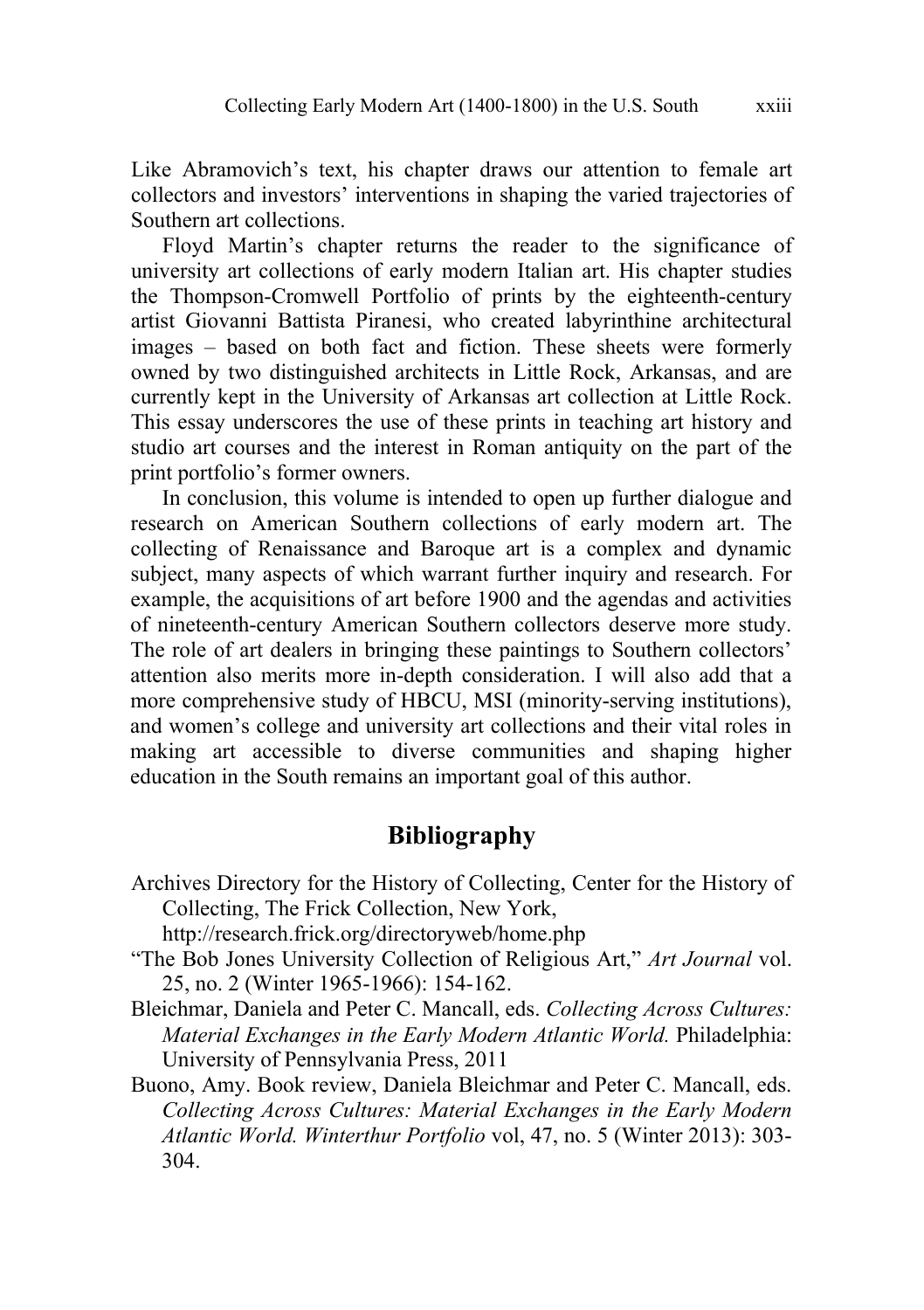- Brilliant, Virginia. *Italian, Spanish, and French Paintings in the Ringling Museum of Art*. New York: Scala Arts Publishers, Inc., 2017.
- Bowron, Edgar Peters, ed. *Buying Baroque: Italian Seventeenth-Century Paintings Come to America*. University Park, PA: The Pennsylvania State University Press, 2016.
- Brimo, René. *The Evolution of Taste in American Collecting*. trans., ed., and with an introduction by Kenneth Haltman. University Park, PA: The Pennsylvania State University Press, 2016.
- Catterson, Lynn, ed. *Dealing Art on Both Sides of the Atlantic, 1860-1940*. Leiden: Brill, 2017.
- Clifton, James and Melina Kervandjian, eds. *A Golden Age of European Art: Celebrating Fifty Years of Sarah Campbell Blaffer Foundation*. New Haven and London: Yale University Press, 2016.
- *The Odyssey Continues: Masterworks from the New Orleans Museum of Art and from Private New Orleans Collections*. New York: Wildenstein & Co., Inc., 2006.
- Howard, Seymour. "Thomas Jefferson's Art Gallery for Monticello." *The Art Bulletin*, vol. 59, no. 4 (Dec. 1977): 583-600.
- Ishikawa, Chiyo et al. *A Gift to America: Masterpieces of European Painting from the Samuel H. Kress Collection*. New York: Harry Abrams, Inc., 1994.
- Impey, Oliver and Arthur MacGregor, eds. *The Origins of Museums: The Cabinets of Curiosities in Sixteenth- and Seventeenth-Century Europe*. Oxford: Oxford University Press, 1985.
- Johnston, Tiffany L. "American Dionysus: Carl W. Hamilton (1886-1967), collector of Italian Renaissance Art." *Journal of the History of Collections* (2018): 1-20.
- Mo, Charles L. *Splendors of the New World: Spanish Colonial Masterworks from the Viceroyalty of Peru*. Charlotte, NC: The Mint Museum of Art, 1992.
- Pollack, Deborah C. *Visual Art and the Urban Evolution of the New South*. Columbia, SC: University of South Carolina Press, 2015.
- Posner, Donald and Kathleen Weil-Garris Posner. "More on the Bob Jones Collection of Religious Art." *Art Journal* vol. 26, no. 2 (Winter 1966- 1967): 144-153.
- Powell, Richard J. and Jock Reynolds. *To Conserve a Legacy: American Art from Historically Black Colleges and Universities.* Cambridge, MA: The MIT Press, 1999.
- Reist, Inge Jackson, ed. *A Market for Merchant Princes: Collecting Italian Renaissance Paintings in America*. University Park, PA: The Pennsylvania State University Press, 2015.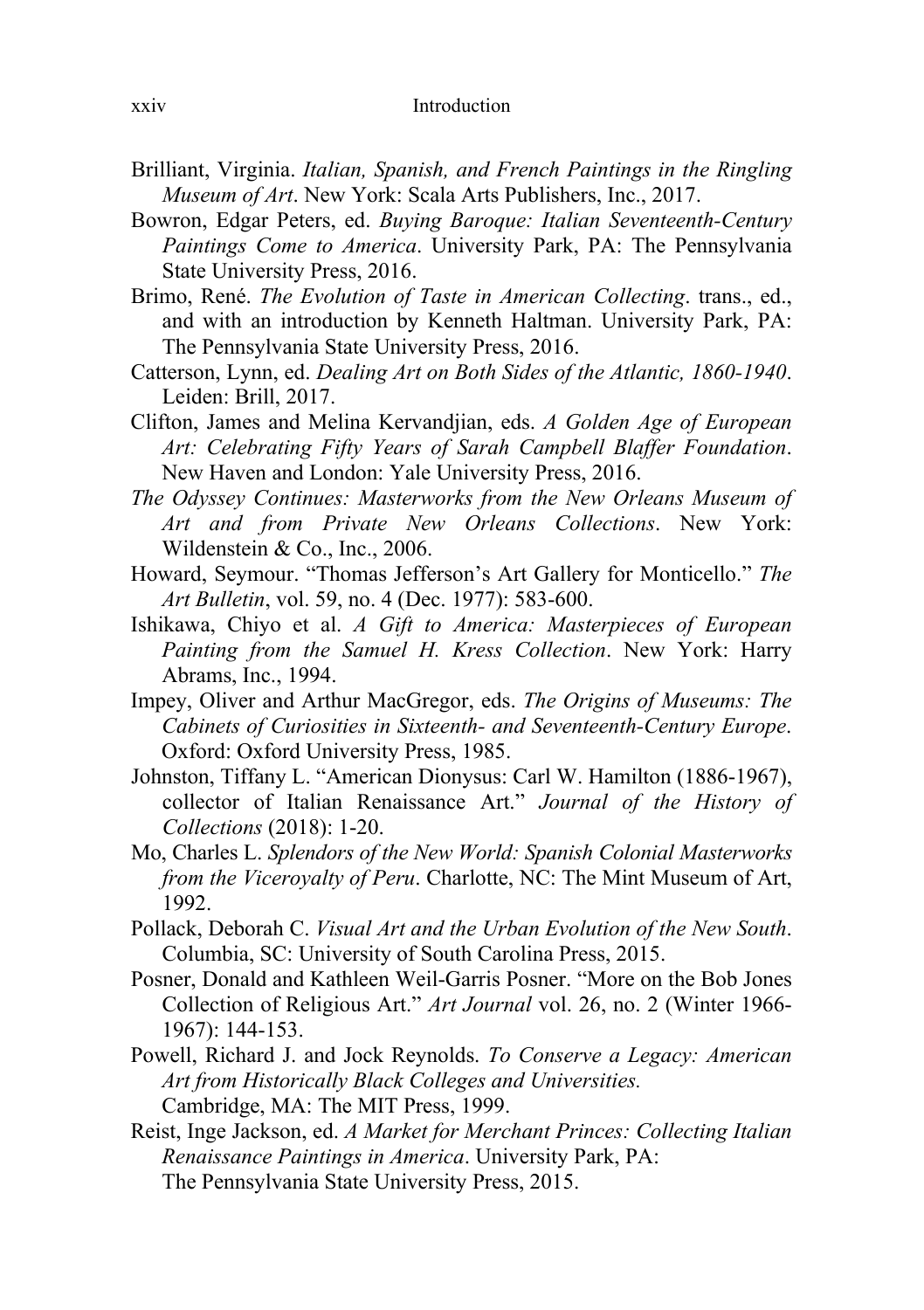- Reist, Inge Jackson and José Luis Colomer, eds. *Collecting Spanish Art: Spain's Golden Age and America's Gilded Age*. New York: The Frick Collection, 2012.
- Roberts, Perri Lee. *Corpus of Early Italian Paintings in North American Public Collections: the South*. 3 vols. Athens, GA: Georgia Museum of Art, 2009.
- Roberts, Perri Lee et al. ed. *Sacred Treasures: Early Italian Paintings from Southern Collections*. Athens, GA: Georgia Museum of Art, 2002.
- Steel, David H. *Baroque Paintings from Bob Jones University*. Raleigh, NC: The North Carolina Museum of Art, 1984.
- Sullivan, Edward J., ed. *The Americas Revealed: Collecting Colonial and Modern Latin American Art in the United States*. University Park, PA: The Pennsylvania State University Press, 2018.
- Townsend, Richard P. *Botticelli to Tiepolo: Three Centuries of Italian Painting from Bob Jones University*. Seattle: The Philbrook Museum of Art in association with The University of Washington Press, 1994.
- Vázquez*,* Oscar E. *Inventing the Art Collection: Patrons, Markets, and the State in Nineteenth-Century Spain.* University Park, PA: The Pennsylvania State University Press, 2001.
- Zalewski, Leanne. "Fine art for the New World: Thomas Jefferson, collecting for the future." *Journal of the History of Collections* vol. 27, no. 1 (2015): 49-55.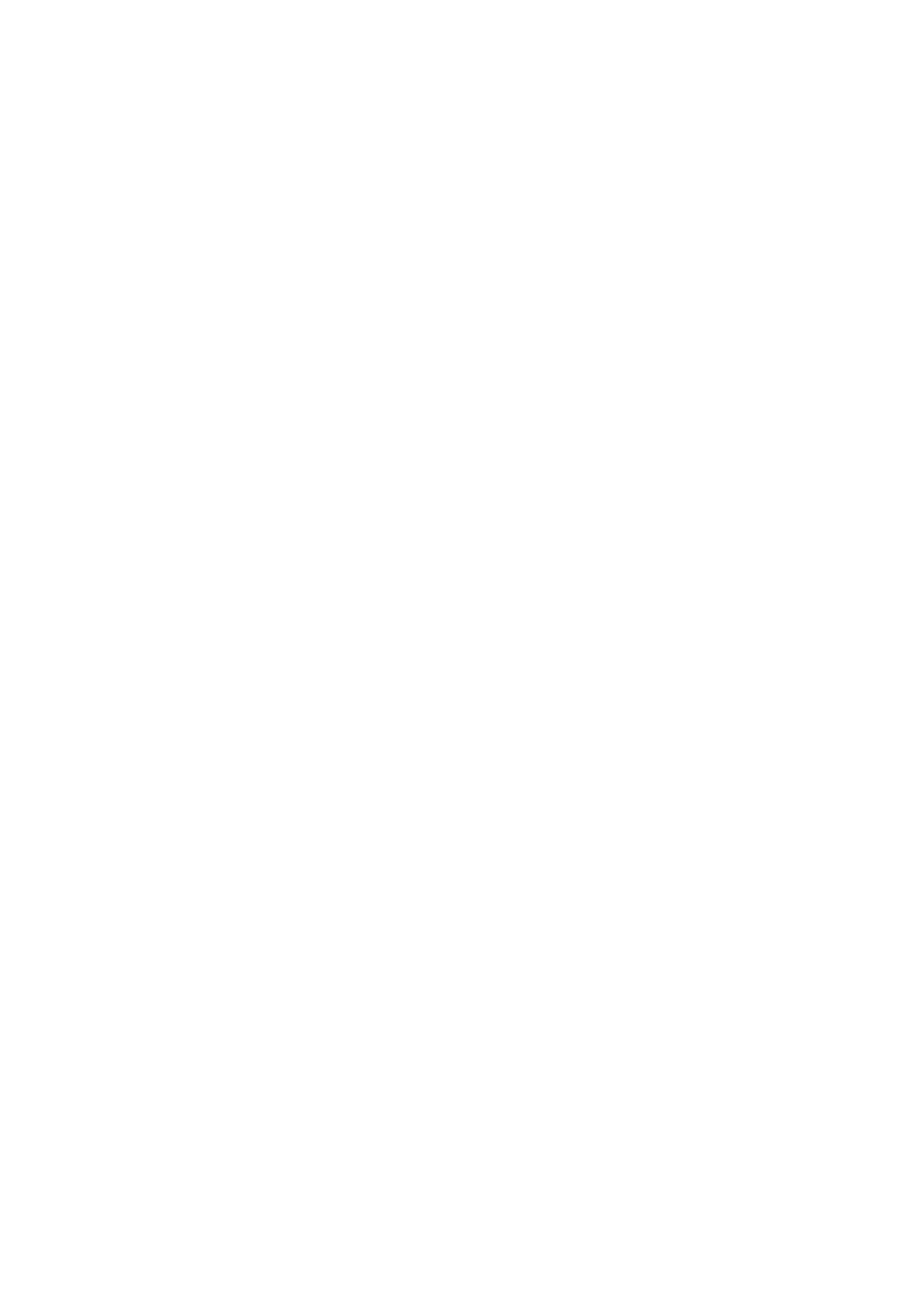## CHAPTER ONE

## CHARLES MATHER FFOULKE AND LARZ ANDERSON: DEALING AND COLLECTING TAPESTRIES IN THE GILDED AGE

### DENISE M. BUDD

Charles Mather Ffoulke (1841-1909) has received little attention as a dealer, scholar, and collector, beyond noting his rather significant role in bringing the famed Barberini tapestries to the United States (Fig. [1](#page-26-0)-1).<sup>1</sup> His relegation to a footnote in the history of collecting may result at least in part from the fundamental misunderstanding of Ffoulke's career as a matter of happenstance. The details of their procurement, the result of complex negotiations between representatives of the Barberini and Corsini families, the Italian government and several dealers, have been obfuscated in favor of an anecdote which was relayed in Ffoulke's brief posthumous biography published by his dealer French & Company, and repeated in contemporary newspapers. This simplified version is as follows:

<span id="page-26-0"></span><sup>\*</sup>Many thanks to Ilaria Della Monica (Biblioteca Berenson, Villa I Tatti, Harvard University), Eleanor Friedl (Fairleigh Dickinson University), Ellen McCallister Clark (Society of the Cincinnati), Shana McKenna (Isabella Stewart Gardner Museum) and Virginia Napoleone for their assistance in accessing materials for this essay. My greatest gratitude goes to Lynn Catterson for her tremendous efforts in supporting my research.

<sup>&</sup>lt;sup>1</sup> For Ffoulke's biography, see Denise M. Budd, "Charles Mather Ffoulke and the Market for Tapestries in Late Nineteenth-Century America," *Dealing Art on Both Sides of the Atlantic, 1860-1940*, ed. Lynn Catterson (Boston: Brill, 2017), 161-180.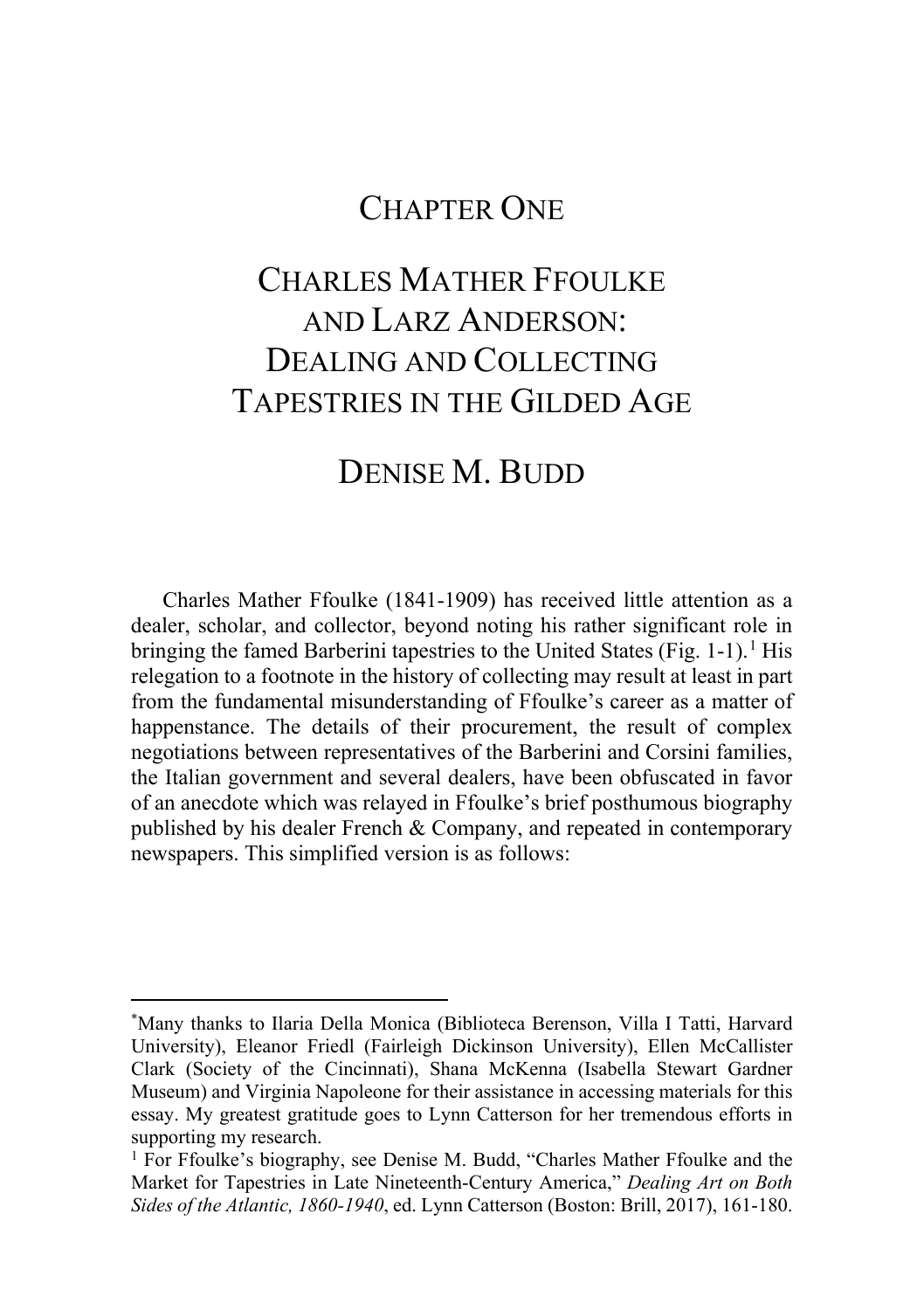

**Figure 1-1:** Portrait of Charles Mather Ffoulke. Courtesy of Olivier Havenith.

While traveling in Italy in 1889, an unnamed friend of Ffoulke had arranged for him to meet the princess Barberini over "tea cups."[2](#page-27-0) The princess wished to arrange for the sale of her family's historic tapestry collection, and Ffoulke was interested in perhaps one or two sets to decorate his home on

<span id="page-27-0"></span><sup>2</sup> Charles M. Ffoulke, *The Tapestry Collection of the Late Charles M. Ffoulke* (New York: P.W. French & Co., 1909), n.p.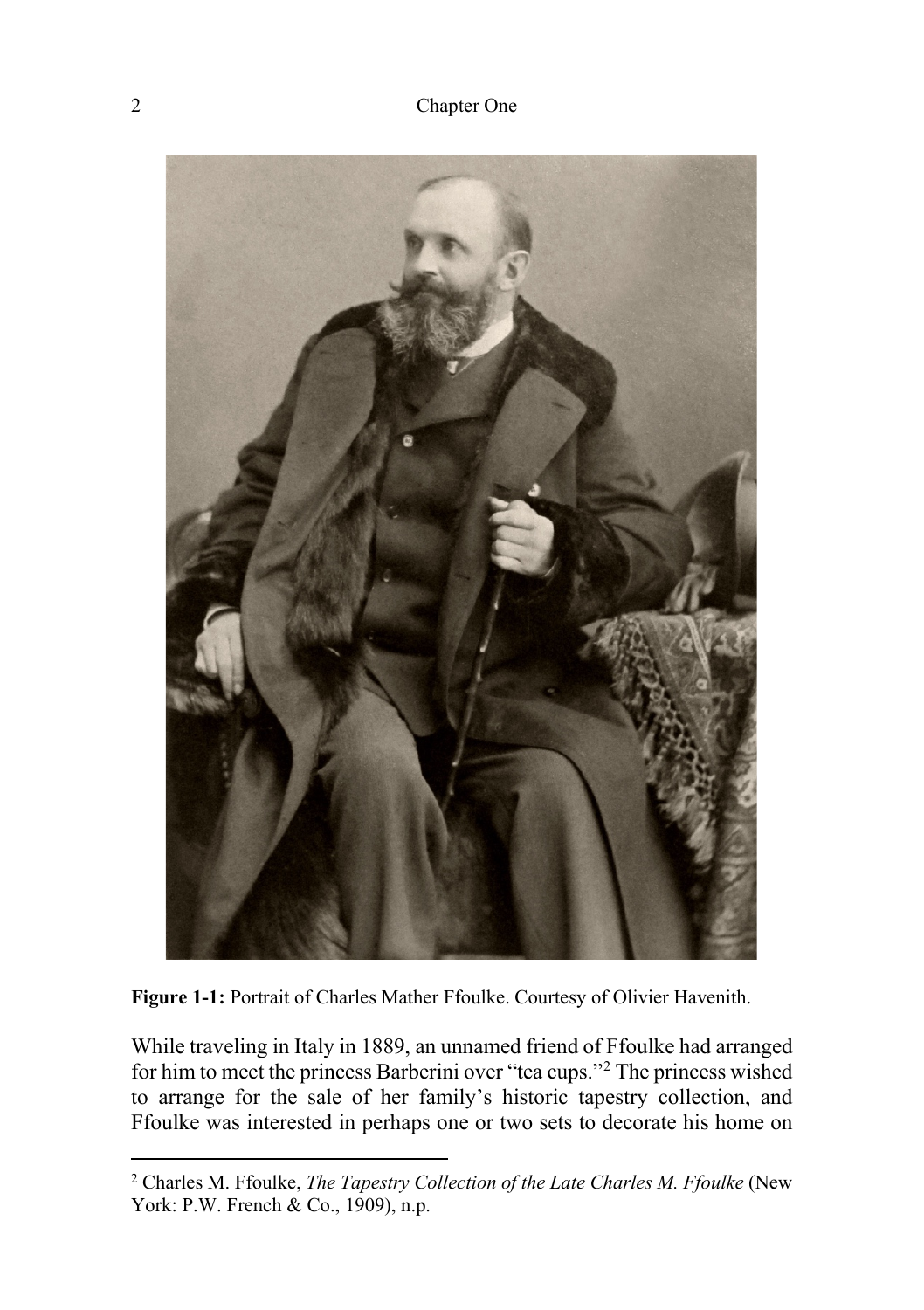Massachusetts Avenue in Washington, D. C. Ffoulke, however, met with resistance on the part of the princess, who was unwilling to divide the collection. So, after examining the tapestries in the family palace for fifteen days,[3](#page-28-0) he found himself the owner of the entire lot of 135 tapestries. Several tapestries were installed in his home, quickly necessitating the construction of a gallery onto its eastern side to showcase the works, while the rest he imported piecemeal over the course of the next two decades, selling them to friends and other collectors, among them Larz Anderson, Phoebe Elizabeth Apperson Hearst, Hamilton McKown Twombly, and Isabella Stewart Gardner. The understanding of Ffoulke is thus as a collector first, who became, by necessity, an accidental dealer and an amateur scholar.

However, what remains of Ffoulke's letters and personal papers presents a very different picture of Ffoulke and his business pursuits. Correspondence between Ffoulke and diplomat Larz Anderson (1866-1937), along with other contemporary sources, reveals the considerable depth and breadth of Ffoulke's enterprise. He operated at the hub of a network which included other dealers and galleries,<sup>4</sup> restorers, museums, journalists, legislators, and architects, both stateside and abroad. He was not simply the conduit through which the Barberini tapestries found their way to collections scattered throughout the United States, but rather he maintained a workshop in Florence where tapestries were repaired and even manufactured.<sup>[5](#page-28-2)</sup> Furthermore, he did not import tapestries in response to the extant desires of American collectors; instead, Ffoulke worked assiduously to shape the market itself, producing essays, offering public lectures and arranging exhibitions at high profile venues.

The basis of the relationship between Ffoulke and Anderson is quite apparent. Larz Anderson had married Boston heiress Isabel Weld Perkins (1876-1948) in June 1897 (Fig. 1-2). Several years later, in May of 1901, Larz and Isabel Anderson purchased a large piece of land on Massachusetts

<span id="page-28-0"></span><sup>3</sup> Ffoulke, *The Tapestry Collection of the Late Charles M. Ffoulke*, n.p.

<span id="page-28-1"></span><sup>4</sup> Ffoulke worked with several other organizations, including Sypher & Company, Blakeslee Galleries and French & Company. For Ffoulke's role in the founding of French & Co., see Charissa Bremer-David, "French & Company and American Collections of Tapestries, 1907-1959," *Studies in the Decorative Arts* 11/ 1 (Fall/Winter 2003-04): 38-68.

<span id="page-28-2"></span> $5$  Ffoulke tried his hand at the manufacture of tapestries, overseeing the creation of a copy of a Rembrandt painting as a sample. It was originally woven for the Paris Exposition of 1899 where it won a gold medal, and was later included in a 1908 exhibition at the Corcoran Gallery. See cat. No. 26, "Modern Portrait-Tapestry" in Corcoran Gallery of Art, *Tapestries, Textiles and Embroideries*, Exh. cat., 14-29 February 1908 (Washington, D.C.: Press of Gibson Brothers, 1908): 25-26.